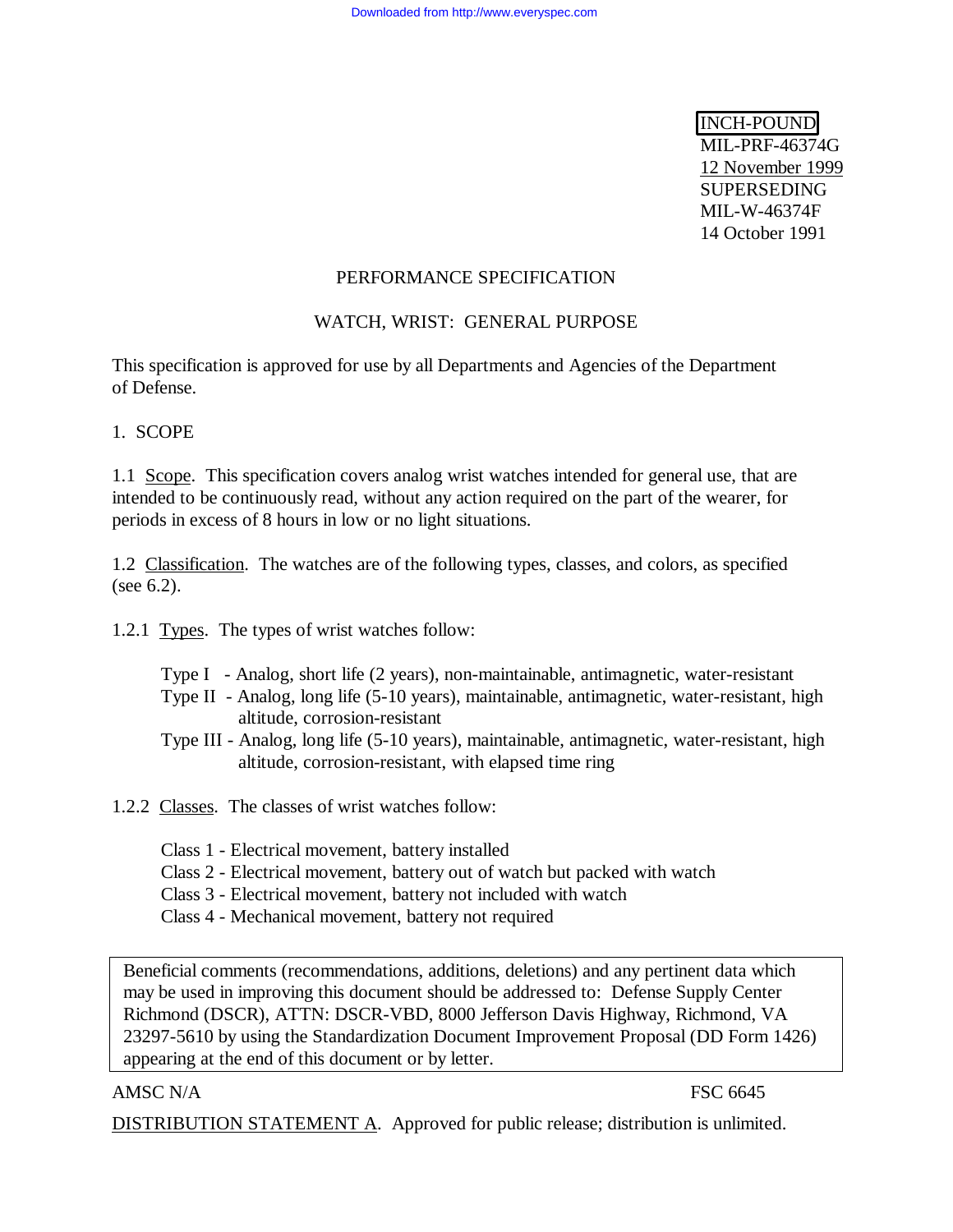# 1.2.3 Colors.

Color M - Silvery metallic Color B - Black

# 2. APPLICABLE DOCUMENTS

2.1 General. The documents listed in this section are specified in sections 3 and 4 of this specification. This section does not include documents cited in other sections of this specification or recommended for additional information or as examples. While every effort has been made to ensure the completeness of this list, document users are cautioned that they must meet all specified requirements documents cited in sections 3 and 4 of this specification, whether or not they are listed.

# 2.2 Government documents.

2.2.1 Standard. The following standard forms a part of this document to the extent specified herein. Unless otherwise specified, the issues of these documents are those listed in the issue of the Department of Defense Index of Specifications and Standards (DoDISS) and supplemented thereto, cited in the solicitation (see 6.2).

# STANDARD

# DEPARTMENT OF DEFENSE

MIL-STD-810E - Environmental Test Methods and Engineering Guidelines

(Unless otherwise indicated, copies of the above standard are available from the Standardization Document Order Desk, 700 Robbins Avenue, Building 4D, Philadelphia, PA 19111-5094.)

2.3 Order of precedence. In the event of a conflict between the text of this document and the references cited herein, the text of this document takes precedence. Nothing in this document, however, supersedes applicable laws and regulations unless a specific exemption has been obtained.

# 3. REQUIREMENTS

3.1 Qualification. The watches furnished under this specification shall be products that are authorized by the qualifying activity for listing on the applicable qualified products list (QPL) before contract award (see 4.3 and 6.3).

3.2 Toxic chemicals, hazardous substances, and ozone depleting substances (ODS). The use of toxic chemicals, hazardous substances, or ODS shall be avoided, whenever feasible.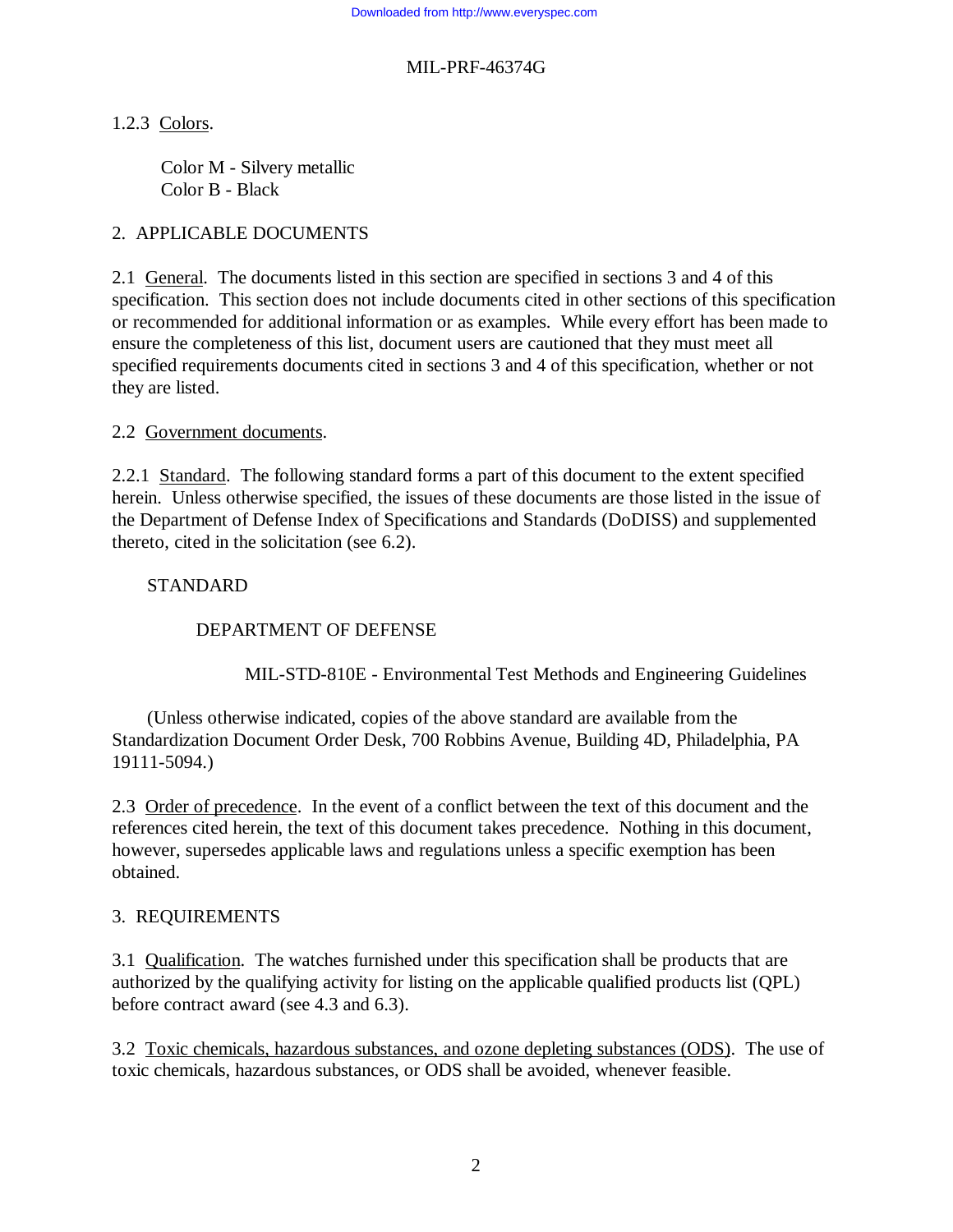3.2.1 Toxicity. The finished product covered by this specification shall have no adverse effect on the health of personnel when used for its intended purpose.

3.3 Recycled, recovered, or environmentally preferable materials. Recycled, recovered, or environmentally preferable materials should be used to the maximum extent possible provided that the material meets or exceeds the operational and maintenance requirements, and promotes economically advantageous life cycle costs.

3.4 Design. There shall be a stem set movement driving concentrically mounted hour, minute, and second hands around a 12 hour dial. The dial background shall be black; the numbers and graduations shall be white. Arabic numerals 1 through 12 shall be adjacent to and inside the hour marks and arranged in a clockwise direction. Concentric with and adjacent to the numerals 1 through 12, in a smaller font, shall be the Arabic numerals 13 through 24. The 13 shall be adjacent to the 1 o'clock; the 14 shall be adjacent to the 2 o'clock; and continuing until the 24 is adjacent to the 12 o'clock. Manufacturer symbols or identification shall not appear on the dial.

3.4.1. Design approval. At the time of qualification testing, movement and case design shall be reviewed by and subject to the approval of the government. Manufacturer drawings, specifications, sample movements, sample cases, and supporting data, as applicable, shall be submitted for government approval in accordance with 4.6.5.1.

# 3.4.2 Movement.

3.4.2.1 Class 4 (mechanical).

3.4.2.1.1 Mechanical power. The movement shall be powered by a stem wound and stem set mainspring. When fully wound, the mainspring shall drive the complete movement a minimum of 36 hours without rewinding.

3.4.2.1.2 Jewel bearings, types II and III. The movement shall have 15 or more functional jewel bearings located at bearing points most essential to reduce friction and wear of the train and escapement parts.

3.4.2.2 Classes 1, 2 and 3 (electrical). Classes 1, 2 and 3 watches shall be powered by a selfcontained electrical power cell. For type I classes 2 and 3, types II and III classes 1, 2 and 3 watches, the power cell shall be commercially available from a minimum of two manufacturers and shall contain orientation marks which identify the positive (+) side. Internal contacts for the power cell shall be made of, or plated with, material that shall not corrode. The electrically powered watch shall operate a minimum of 2 1/2 years without the necessity to change the battery.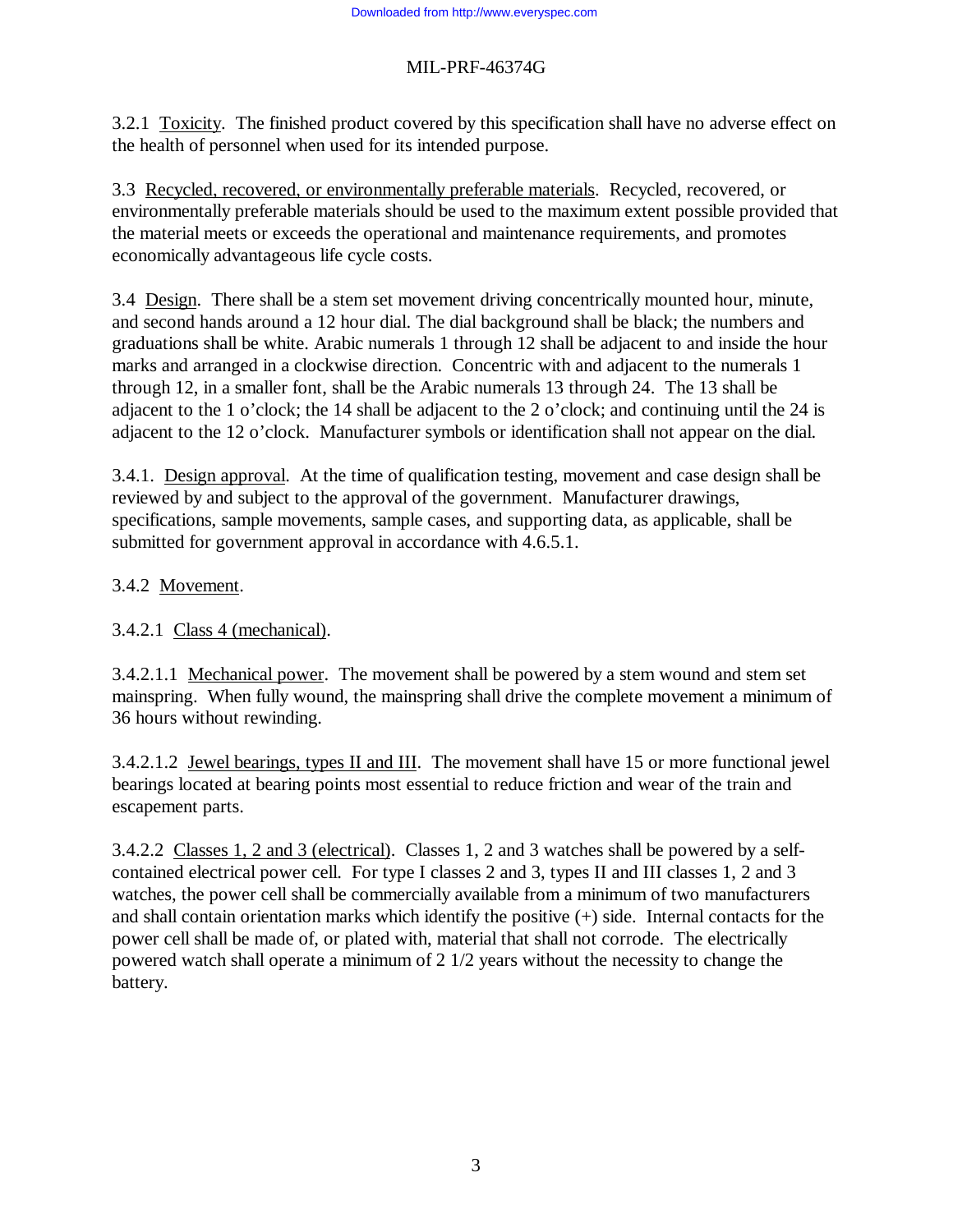# 3.4.3 Hand adjustment.

3.4.3.1 Hand setting. The minute hand shall not rotate (jump) at its tip, more than one tip width when the crown is moved from the setting position to the "winding" position after setting the hands.

3.4.3.2 Second hand stop mechanism. Pulling the stem, by means of the crown, to the setting position shall result in stopping the movement. Rotation of the stem, by turning the crown, shall permit the minute and hour hands to be advanced without any movement of the second hand. Depressing the stem, by pushing the crown, shall result in complete operation of the movement and hands. When the stem is pushed in, the watch shall start immediately.

3.4.4 Elapsed time ring, type III. There shall be an elapsed time ring concentric with the axis of the watch. The elapsed time ring shall be designed to assure that the outer edge (shoulder) of the crystal is recessed within the elapsed time ring. The background of the elapsed time ring shall be the same shade of black as the background of the dial. The numbers and graduations shall be the same shade of white as that on the dial. Around the ring there shall be 12 hour marks equally spaced around the dial. Except for the number 12, all the marks shall be numerals starting with 1 and progressing clockwise to 11. The number 12 shall be replaced by a luminous mark. Between the 12 o'clock and 1 o'clock, 1 o'clock and 2 o'clock, 2 o'clock and 3 o'clock, and the 3 o'clock and 4 o'clock marks, there shall be four equally spaced minute marks. The periphery of the elapsed time ring shall be made rough by checkering, knurling, serrating or any method that shall facilitate the turning of the ring. The elapsed time ring shall move only when a torque of  $180 \pm 40$ mNm ( $26 \pm 6$  inch-ounces) is applied both in the clockwise and counterclockwise directions. The elapsed time ring shall be capable of withstanding, without damage, two forces, each of  $44.5 \pm 2$ N ( $10 \pm 1/2$  pounds), applied to the lower side of the elapsed time ring with the 12 o'clock luminous mark at the 3 o'clock position.

3.4.5 Case bars, types II and III. A watch strap shall be attached to the watch case at both ends by means of integral bars or removable spring bars. A static pull of  $67 \pm 2$  N ( $15 \pm 1/2$  pounds) on the watch strap from each end of the case shall cause no damage.

3.4.6 Crystal strength. Crystals, that have been assembled to the case and that have been subjected to the storage environment of table I, shall be visually inspected and tested for strength. When visually inspected, the crystals shall be transparent, uncolored, and free from bubbles, striae, scratches, chips or other imperfections that may interfere with reading the watch. When functionally tested, the crystal shall show no visible damage of cracking or chipping.

3.4.7 Strap. The strap color shall be black.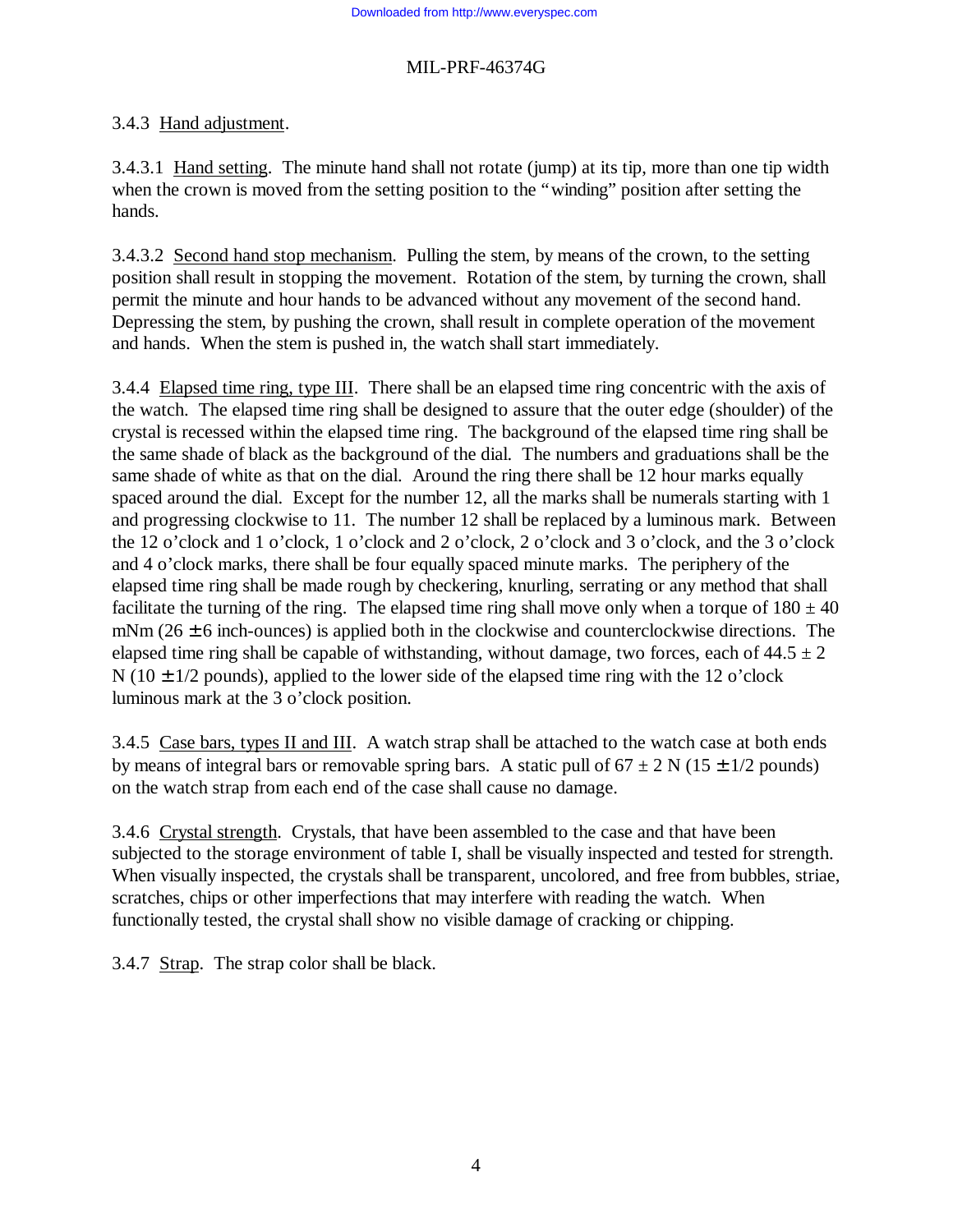| Environment                 | Limits                                                                    | Duration                                     |
|-----------------------------|---------------------------------------------------------------------------|----------------------------------------------|
| Simple harmonic vibration   | Amplitude of $0.762 \pm 0.127$ mm                                         | 20 minutes with vibration                    |
|                             | $(1.524 \pm 0.254$ mm total excursion)                                    | perpendicular to dial                        |
|                             |                                                                           |                                              |
|                             | Amplitude of $0.030 \pm 0.005$ inch                                       | 20 minutes with vibration                    |
|                             | $(0.060 \pm 0.010)$ inches total excursion)                               | in plane of dial and in                      |
|                             |                                                                           | direction from 12 to 6                       |
|                             | Frequencies varied uniformly between                                      | 20 minutes with vibration                    |
|                             | 30 Hz to 60 Hz to 30 Hz                                                   | in plane of dial and in                      |
|                             |                                                                           | direction from 9 to 3                        |
| <b>Shock</b>                | Drop from height of 50 cm (19.7)                                          | Once                                         |
|                             | inches), uncontrolled, onto vinyl tile 3                                  |                                              |
|                             | $mm(1/8$ inch) thick affixed to                                           |                                              |
|                             | concrete block                                                            |                                              |
| Storage                     | -45 °C $\pm$ 1.1 °C (-50 °F $\pm$ 2 °F)                                   | 24 hours                                     |
|                             |                                                                           |                                              |
|                             | 15.5 °C to 32.2 °C (60 °F to 90 °F)                                       | 24 hours                                     |
|                             |                                                                           |                                              |
|                             | 60 °C ± 1.1 °C (140 °F ± 2 °F) and                                        | 24 hours                                     |
|                             | $\geq$ 50 percent relative humidity                                       |                                              |
|                             | 15.5 °C to 32.2 °C (60 °F to 90 °F)                                       | 24 hours                                     |
| Water resistance            | Complete immersion in distilled water                                     | 5 minutes                                    |
|                             | with approximately 1 percent by                                           |                                              |
|                             | weight wetting solution under one                                         |                                              |
|                             | atmosphere (14.7 psi) and at room                                         |                                              |
|                             | temperature                                                               |                                              |
|                             |                                                                           |                                              |
|                             | Complete immersion in distilled water                                     | 5 minutes                                    |
|                             | with approximately 1 percent by                                           |                                              |
|                             | weight wetting solution under three                                       |                                              |
|                             | atmospheres (44.1 psi) and at room                                        |                                              |
|                             | temperature                                                               |                                              |
| Water leakage               | Submerged in a measured volume of                                         | 24 hours                                     |
|                             | distilled or deionized water, equal to                                    |                                              |
|                             | approximately 10 times the volume of                                      |                                              |
|                             | the watch, at 23 °C $\pm$ 1 °C                                            |                                              |
|                             | $(73 \text{ °F} \pm 3 \text{ °F})$                                        |                                              |
| Magnetism, type I           | 14.5 to 15.5 Gauss magnetic field,<br>stem parallel to direction of field | 10 cycles of 3 seconds on<br>- 3 seconds off |
| Magnetism, types II and III | $125 \pm 1$ Gauss magnetic field, stem                                    | 10 minutes                                   |
|                             | parallel to direction of field                                            |                                              |

# TABLE I. Operating environment.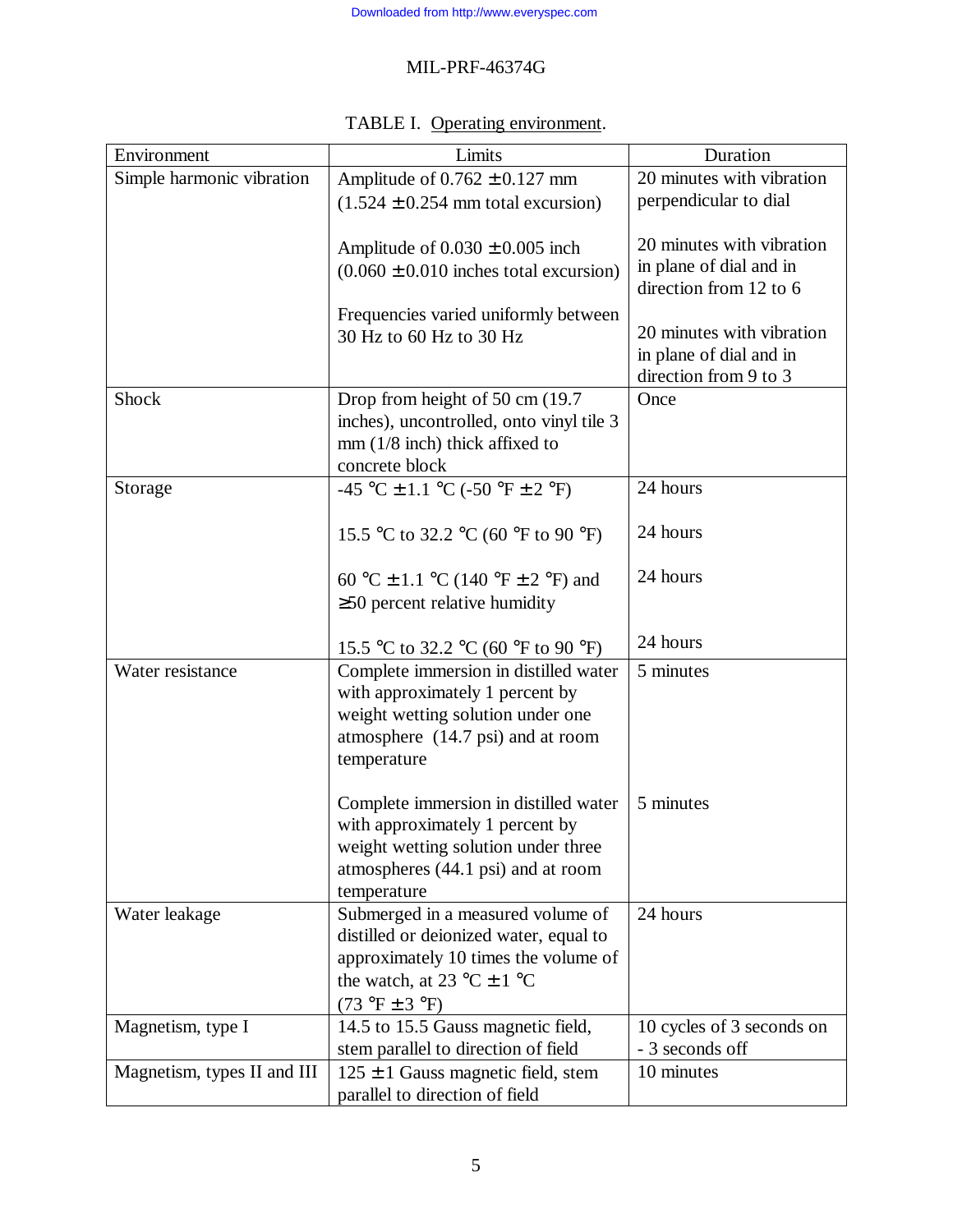| Environment                  | Limits                                  | Duration      |
|------------------------------|-----------------------------------------|---------------|
| Altitude, types II and III   | Altitude of 10,700 meters               | 60 minutes    |
|                              | $(35,000 \text{ feet})$                 |               |
| Salt fog, types II and III   | Salt fog test Method 509.3,             | 48 hours      |
|                              | MIL-STD-810                             |               |
| Human perspiration           | Immerse watch in a saturated sodium     | Instantaneous |
| resistance, types II and III | chloride solution containing 5 percent  |               |
|                              | by volume lactic acid (65 strength) at  |               |
|                              | 91 °C ± 1 °C (196 °F ± 2 °F)            |               |
|                              |                                         |               |
|                              | Air dry                                 | 2 hours       |
|                              |                                         |               |
|                              | Store in atmosphere produced by a 50    | 20 hours      |
|                              | percent solution of glacial acetic acid |               |
| Readability in total         | After having been stored in total       | 8 hours       |
| darkness                     | darkness for 8 hours, and without any   |               |
|                              | intervention on the part of the user,   |               |
|                              | watch shall be readable in total        |               |
|                              | darkness                                |               |

#### TABLE I. Operating environment. - Continued

3.4.8 Case markings. The back of the case shall be marked with the information shown in table II.

| TABLE II. Case markings. |  |
|--------------------------|--|
|                          |  |

| Item                                 | Descriptive title              |
|--------------------------------------|--------------------------------|
| Title and specification number       | WATCH, WRIST: GENERAL PURPOSE, |
|                                      | <b>MIL-PRF-46374G</b>          |
| National stock number                | <b>NSN</b>                     |
| Amount of radioactive material       | <b>MILLICURIES</b>             |
| <b>Nuclear Regulatory Commission</b> | NRC MFR ID NO.                 |
| manufacturer identification number   |                                |
| Contract number                      | CONT NO.                       |
| Date                                 | <b>DATE</b>                    |
| Serial number                        | <b>SERIAL NO.</b>              |
| Manufacturer CAGE code               | <b>MFR CAGE CODE</b>           |

Note: The national stock number, contract number, and date may be applied without the descriptive titles. The amount of radioactive material and the Nuclear Regulatory Commission manufacturer identification number are necessary only if there is radioactive material present. The marking of the month shall be the first three letters of the month and the marking of the year shall be the year in full, e.g. April 2009 would be "APR 2009". For type I class 3, types II and III class 3, and all class 4 watches, the date (month and year) shall be date of award of contract. For all other watches, the date (month and year) shall be date of assembly. Only type I class 3 and all class 4 watches shall be serialized. The serial numbers shall be assigned by the contractor. Serial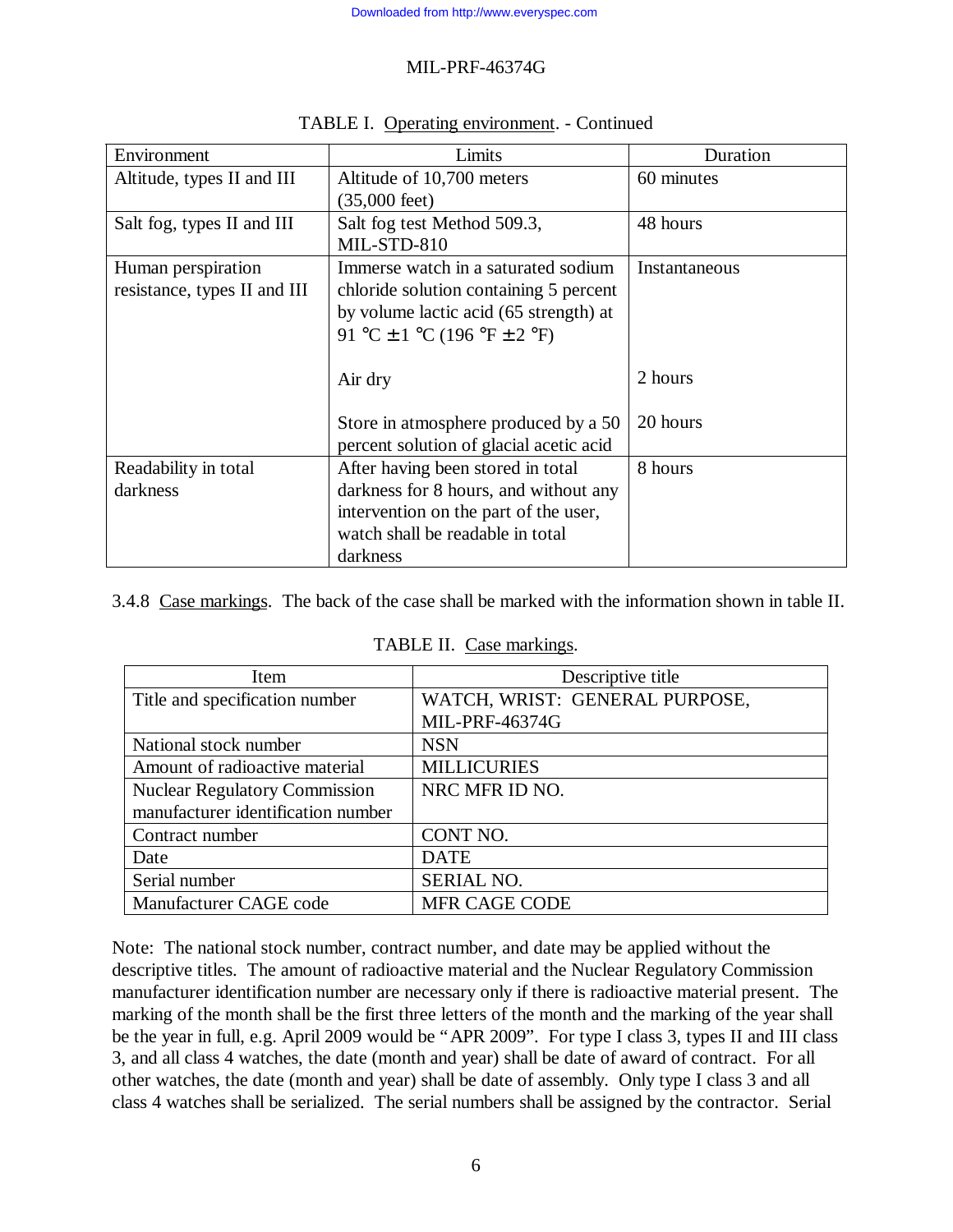numbers of rejected watches shall not be repeated. For class 3 and 4 watches, the manufacturer's name and model or grade number shall be marked on the movement (barrel bridge, train bridge or both).

# 3.4.9 Case.

3.4.9.1 Battery servicing. For type I classes 2 and 3 and types II and III classes 1, 2, and 3 watches, the power cell shall be replaceable without damaging the watch such that it would not be able to meet all the performance characteristics of 3.5.

3.4.9.2 Finish and color. All visible exterior surfaces of the case assembly, excluding control switches and spring type case bars, shall have a dull non-specular/non-reflective finish. The color shall be silvery metallic or black as specified in the acquisition requirements (see 6.2).

#### 3.5 Performance characteristics.

3.5.1 Vibration. While running, the watch shall not be damaged after being subjected to the vibration environment of table I.

3.5.2 Shock. While running, the watch shall not be damaged after being subjected to the shock environment of table I.

3.5.3 Storage. For class 1 watches, while running, the watch shall not be damaged after being subjected to the storage environment of table I. For class 2 watches, both the watch and its battery (battery not installed) shall be simultaneously subjected to the storage environment of table I. For class 2 watches, at the conclusion of the storage test, the battery shall be installed in the watch and the watch shall run without any evidence of damage. For class 3 watches, the watch shall not be damaged after being subjected to the storage environment of table I. Class 4 watches shall not be run during test.

3.5.4 Water resistance. The watch shall show no evidence of leakage after being subjected to the water resistance environment of table I.

3.5.5 Water leakage. While running, the watch shall not be damaged after being subjected to the water leakage environment of table I. After the watches are removed from the water, if there is any water in the crystal bowl at the completion of the test, it shall constitute a failure of the water resistance test. (This test may be done concurrently with the radiological diffusion test in 3.6.3.)

3.5.6 Synchronization. The hour hand shall indicate the correct time within  $\pm 1$  dial graduation when the minute hand is at 12. To determine compliance, the setting mechanism shall be activated and readings taken when the minute hand is at 12 and the hour hand is at the 3, 6, 9 and 12 hour positions respectively.

3.5.7 Magnetism. While running, the watch shall not be damaged after being subjected to the magnetic environment of table I.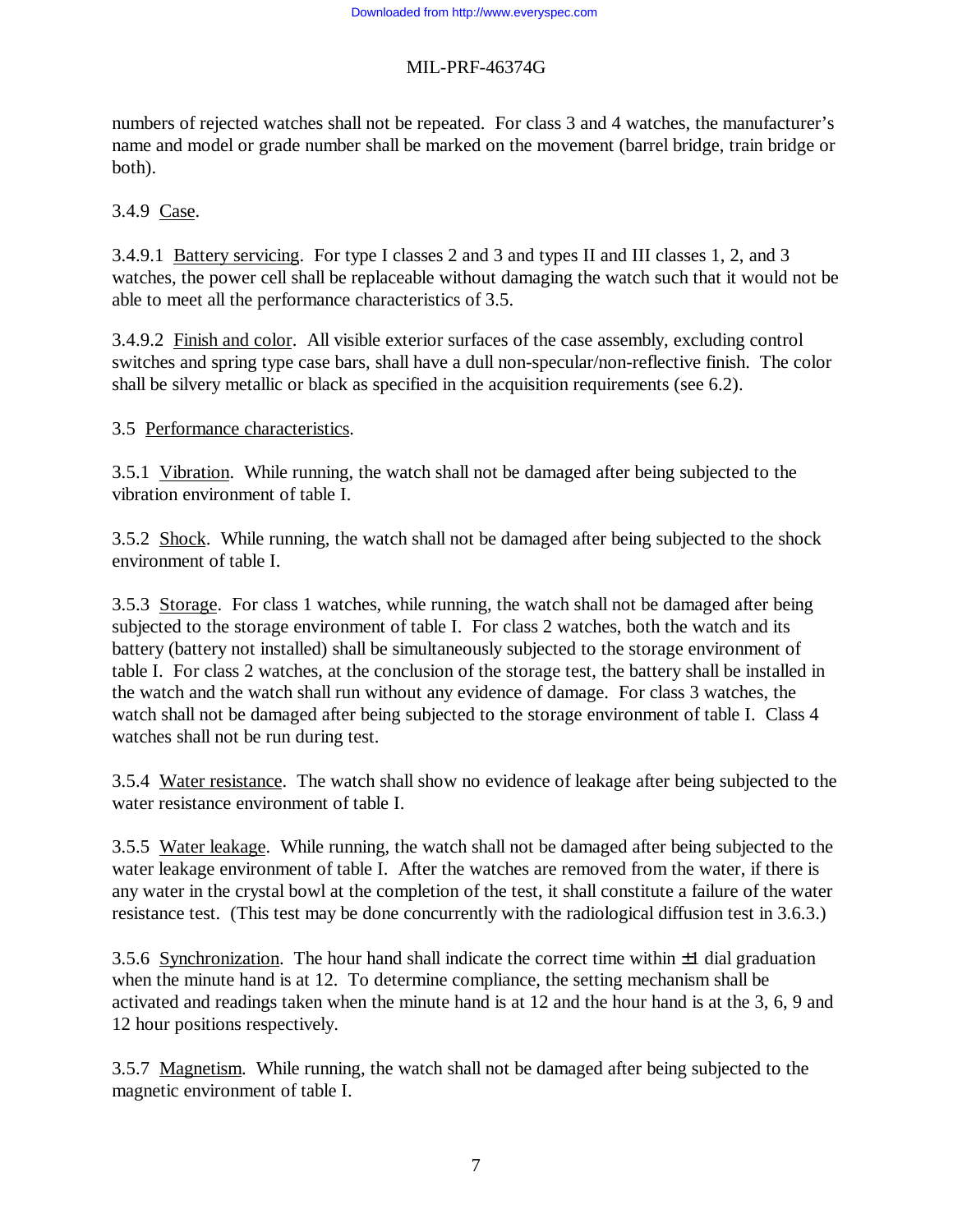3.5.8 Dark viewing. After being subjected to the readability in total darkness environment of table I, and without any intervention on the part of the observer, the luminous features of the watch shall be of sufficient brightness so as to be readable in total darkness while holding the watch no closer than 30.5 cm (12 inches) from the eyes of a dark-adapted observer having normal or corrected 20/20 vision.

3.5.9 Isochronism. Watches shall pass the test for isochronism specified in 4.6.5.16, in a dial-up position at 23.9 °C  $\pm$  1 °C (75 °F  $\pm$  3 °F).

3.5.9.1 Type I class 4. The watch shall be fully wound and operated for 4 hours. The watch shall again be fully wound. The rate shall be recorded while fully wound and then at the end of the 4th, 20th and 24th hours. The difference in uniformity of rates between 4-hour periods shall not exceed 10 seconds.

3.5.9.2 Types II and III class 4. The variation in rate shall be recorded every 6 hours for a period of 24 hours and shall not exceed 5 seconds from the rate recorded in the previous 6 hour period. The watches shall be fully wound prior to testing and shall not be wound during the test.

3.5.10 Accuracy. After being subjected to all of the environments of table I, the mean daily rates of the watch in each of the two positions of (1) dial-up and (2) crown-down shall not exceed the values at the temperatures specified in table III.

|                                                                       | Type I,           | Types II and III, | Types I, II and III,     |
|-----------------------------------------------------------------------|-------------------|-------------------|--------------------------|
|                                                                       | Class 4           | Class 4           | Classes $1, 2$ , and $3$ |
| Temperature                                                           | Mean daily rate   | Mean daily rate   | Mean daily rate          |
|                                                                       | (Seconds per day) | (Seconds per day) | (Seconds per day)        |
| 4.4 °C $\pm$ 1.1 °C (40 °F $\pm$ 2 °F)                                | ±120              | ±60               | $\pm 3$                  |
| $23.9 \text{ °C} \pm 1.1 \text{ °C} (75 \text{ °F} \pm 2 \text{ °F})$ | $\pm 60$          | ±30               | $\pm 0.7$                |
| $51.7 \text{ °C} \pm 1.1 \text{ °C}$ (125 °F $\pm$ 2 °F)              | $+120$            | ±60               | $\pm 3$                  |

TABLE III. Accuracy.

3.5.11 Long term accuracy (Qualification only). Accuracy shall be determined during a 90 day period as specified in 4.6.5.24. During the 90 day period of operation, watches shall be subjected to vibration and shock after 30 days and 60 days of operation in accordance with 3.5.1 and 3.5.2, except that duration of vibration shall be for only 5 minutes in each direction. Watches shall meet the criteria of table IV.

3.5.12 Altitude. Types II and III watches shall show no evidence of damage or adverse effect on operation when subjected to the altitude environment of table I.

3.5.13 Salt fog. Types II and III watches shall show no evidence of damage to the crystal, the case, or the watch band or adverse effect upon operation after having been subjected to salt atmosphere in accordance with the salt fog environment of table I.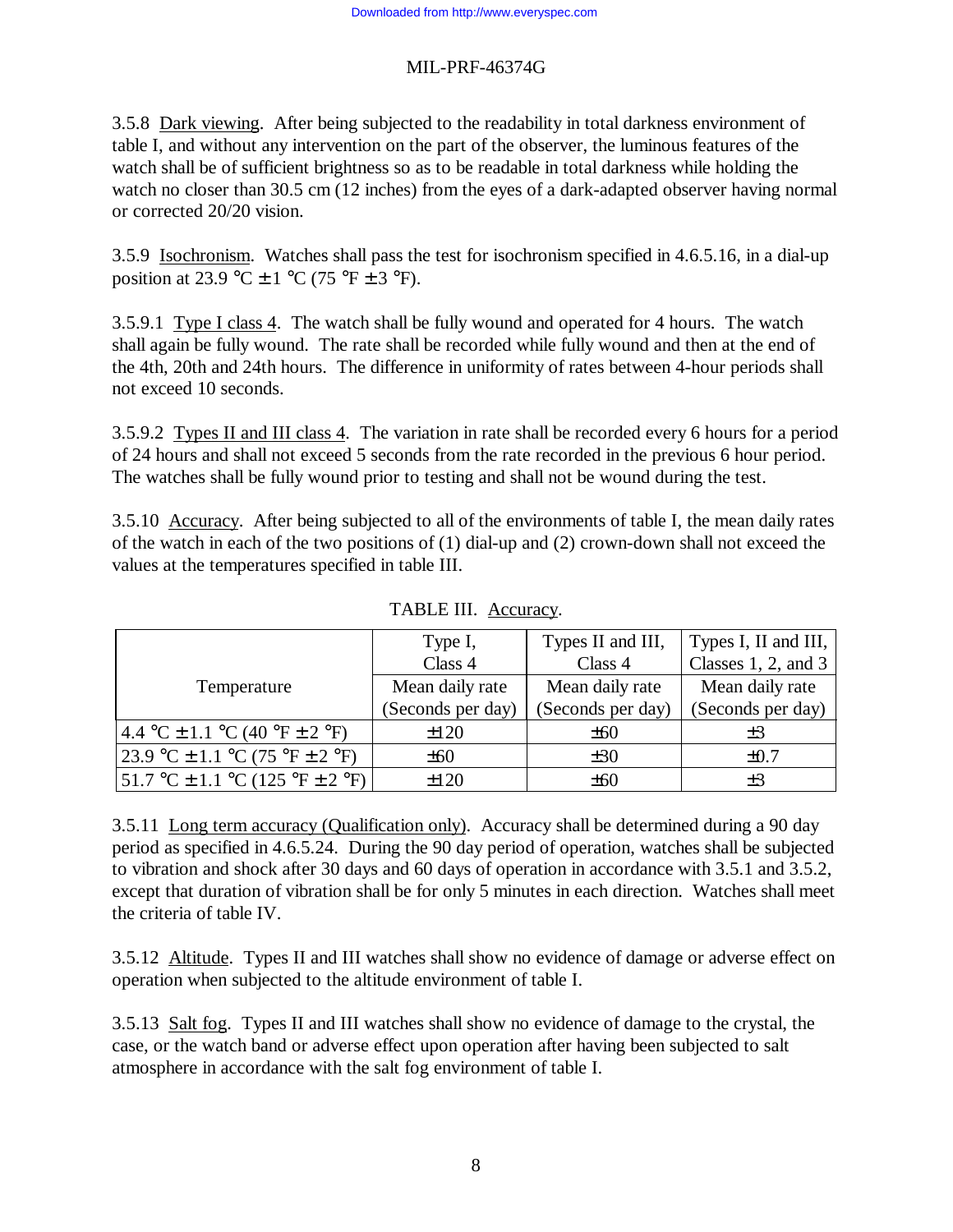|                           | Average mean      | Mean daily        |
|---------------------------|-------------------|-------------------|
| Type                      | daily rate        | rate              |
|                           | (Seconds per day) | (Seconds per day) |
| Type I, class 4           |                   | 120               |
| Types II and III, class 4 | 36                | 60                |
| Types I, II and III,      | 2.4               |                   |
| classes $1, 2$ , and $3$  |                   |                   |

#### TABLE IV. Long term accuracy.

3.5.14 Human perspiration resistance. Types II and III watches and their watch bands shall show no evidence of corrosion, discoloration, or staining after having been subjected to an accelerated lactic acid test in accordance with the human perspiration environment of table I.

3.6 Radiological performance. (NOTE: Section 3.6 is applicable only if nuclear material is present.)

3.6.1 Contamination. Completed watches shall be tested for contamination after having been subjected to all the environments of table I. They shall be wiped with a Metricel GN-6 or equivalent wipe, moistened with deionized or distilled water. Within 1 minute of wiping, the wipe shall be placed in a scintillation counter. Each resulting wipe shall indicate a removable contamination level of not more than 100 disintegrations per minute (dpm).

3.6.2 Long term contamination (Qualification only). Completed watches shall be packaged in accordance with 5.1 for a period of not less than 90 days. They shall then be wiped with a Metricel GN-6 or equivalent wipe moistened with deionized or distilled water. Within 1 minute of wiping, the wipe shall be placed in a scintillation counter and the disintegrations measured. Each resulting wipe shall indicate a removable contamination level of not more than 100 dpm.

3.6.3 Diffusion. Completed watches shall be submerged in a measured volume of distilled or deionized water, equal to approximately 10 times the volume of the watch, for 24 hours at 23 °C  $\pm$  1 °C (73 °F  $\pm$  3 °F). The watches shall then be removed from the water and the water measured for radioactive content. The diffusion of contamination into the water shall not exceed 50 nanocuries per 24 hour period (see 3.5.5).

3.7 Workmanship. All parts shall be furnished so the case and crown shall have no sharp edges or corners which could cause skin cuts or abrasions. All lugs from the tip of the lug to the body of the bezel shall have corners rounded to avoid skin abrasion. Rounded edges and corners shall be uniform in appearance.

3.8 Operating instructions. An operating instruction shall be furnished with each watch. This instruction shall describe all the functions of the watch, the durability (i.e., shock and water resistance features), life expectancy, and accuracy that can be expected from the watch, type battery and any precautions that should be observed during the life of the watch.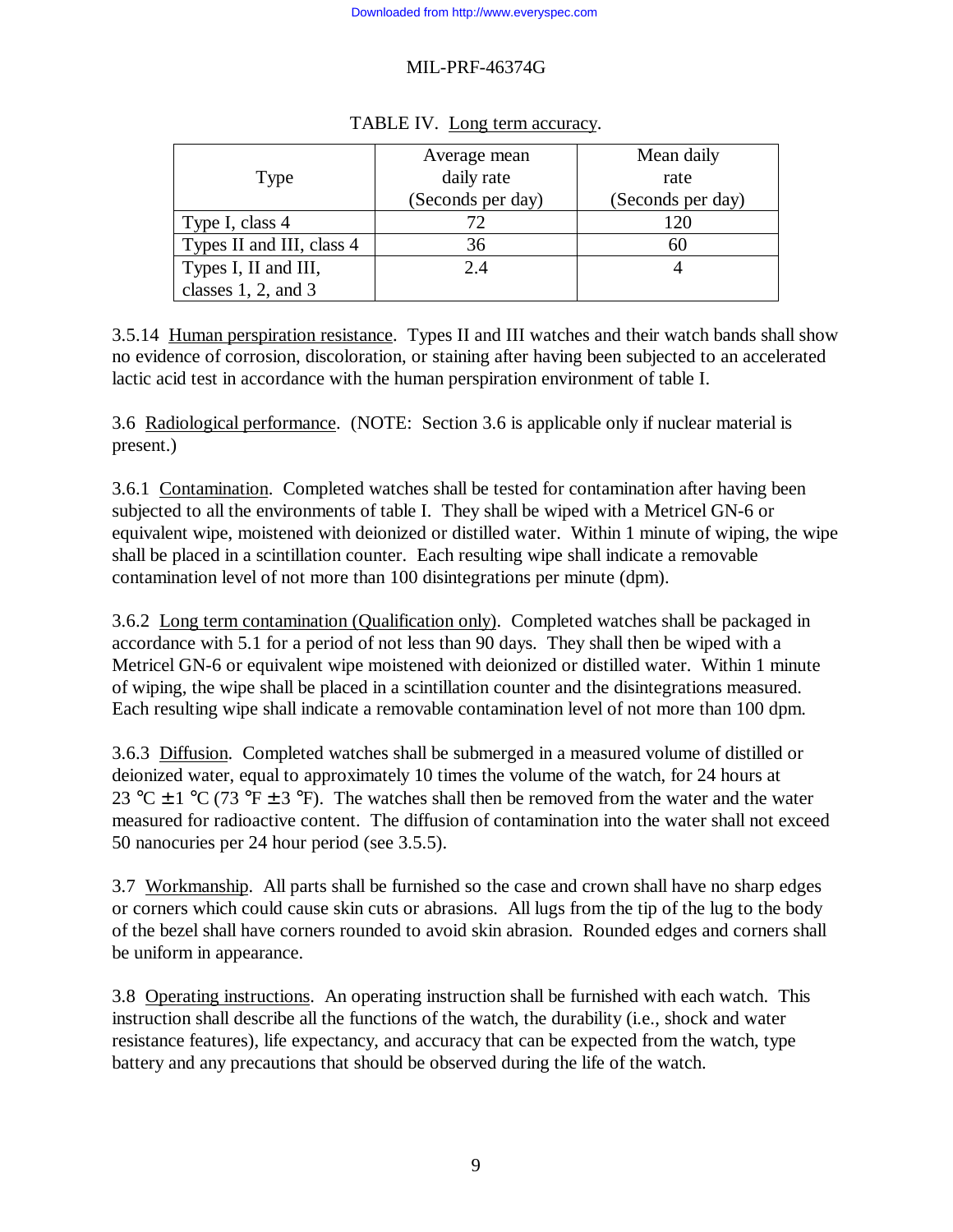# 4. VERIFICATION

4.1 Classification of inspections. The inspection requirements specified herein are classified as qualification inspection (see 4.3) and conformance inspection (see 4.4).

4.2 Inspection conditions. Unless otherwise specified, all inspections shall be performed at 15.6 °C (60 °F) to 32.2 °C (90 °F), at barometric pressure of 710 mm (28 inches) to 790 mm (31 inches) of mercury and maximum relative humidity of 80 percent.

4.3 Qualification inspection. Qualification inspection shall be performed on five complete assemblies when a qualification sample is required (see 3.1). This inspection shall include the examination of 4.5, in accordance with tables V through IX, and the tests of 4.6. (The table IX tests, however, are exclusive to Qualification testing.)

4.3.1 Qualification sample. A quantity of 20 watches shall be submitted for qualification testing (see 6.3). Testing shall be performed at a laboratory facility acceptable to the government. Sample watches submitted for testing shall be derived from normal production and be indicative of normal production equipment and procedures. Ten of the watches shall be packed in accordance with the level of packing specified in the purchase order or contract. The 20 watch samples shall be identified by an attached tag containing the following information:

- a. Sample for qualification tests
- b. Submitted by (name) (date) for qualification tests in accordance with requirements of MIL-PRF-46374G under authorization of (reference letter authorizing test)
- c. Manufacturer's model or part number
- d. Name of manufacturer

4.4 Conformance inspection. Conformance inspection shall be performed in accordance with inspection provisions set forth herein. The characteristics shown in tables V, VI, VII and VIII shall constitute minimum inspections to be performed by the supplier prior to government acceptance or rejection by item or lot.

# 4.5 Examination.

4.5.1 Conformance inspection, mechanical. Inspection shall be in accordance with table V.

| Characteristic           | Requirement | <b>Test</b> |
|--------------------------|-------------|-------------|
| Crystal strength         | 3.4.6       | 4.6.1.1     |
| <b>Strap</b>             | 3.4.7       | 4.6.2       |
| <b>Battery servicing</b> | 3.4.9.1     | 4.6.3.1     |
| Finish and color         | 3.4.9.2     | 4.6.3.2     |

TABLE V. Conformance inspection, mechanical.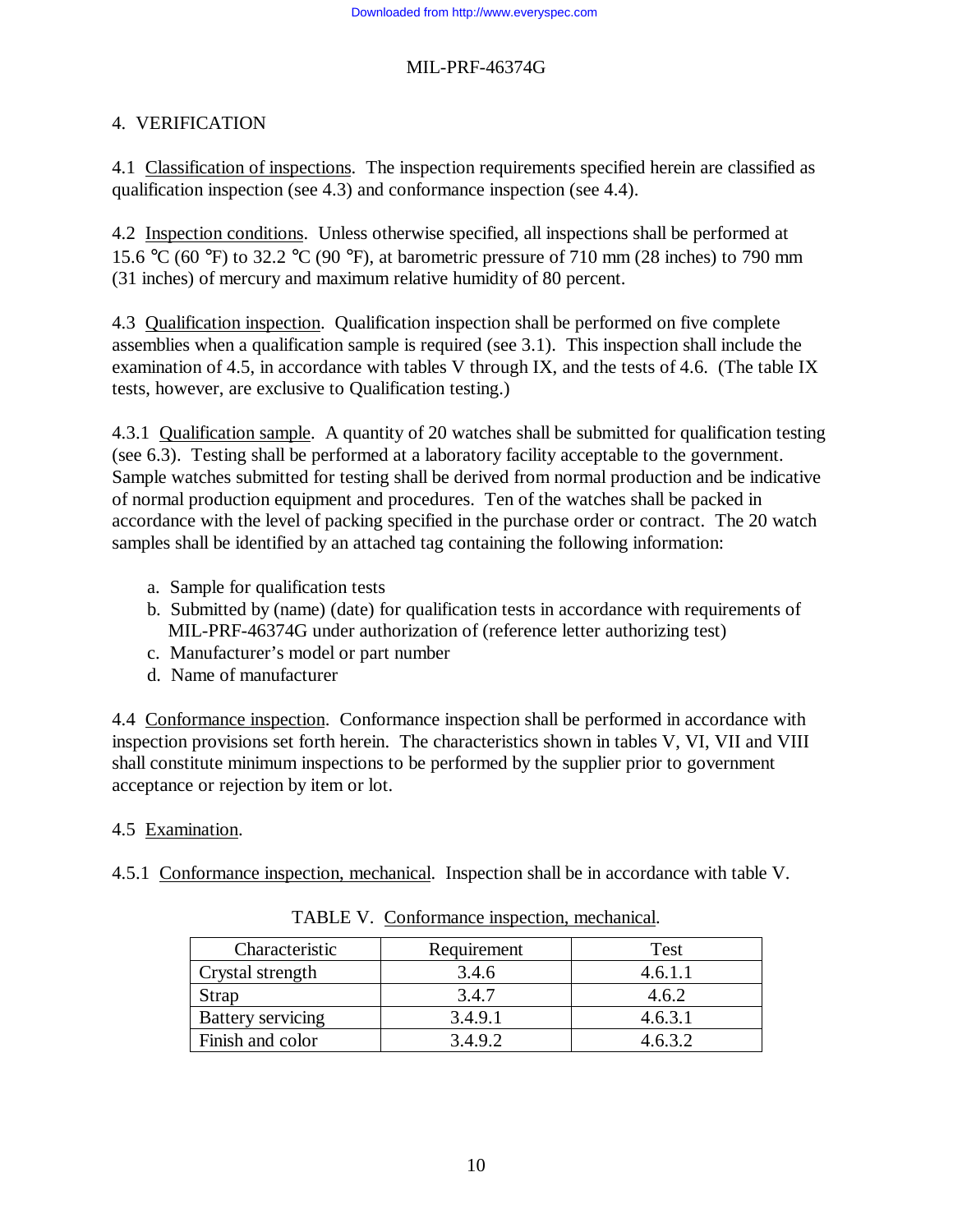4.5.2 Conformance inspection, radiological. Inspection, if applicable, shall be in accordance with table VI.

| Characteristic | Requirement | Test    |
|----------------|-------------|---------|
| Contamination  | 3.6.1       | 4.6.4.1 |
| Diffusion      | 3.6.3       | 4.6.4.2 |

TABLE VI. Conformance inspection, radiological.

4.5.3 Conformance inspection, materials and design. Inspection shall be in accordance with table VII.

|                         | Requirement    |           |                  |           |           |
|-------------------------|----------------|-----------|------------------|-----------|-----------|
| Characteristic          | Type I         |           | Types II and III |           | Test      |
|                         | <b>Classes</b> | Class 4   | Classes          | Class 4   |           |
|                         | 1, 2, 3        |           | 1, 2, 3          |           |           |
| Design                  | 3.4            | 3.4       | 3.4              | 3.4       | 4.6.5     |
| Design approval         | 3.4.1          | 3.4.1     | 3.4.1            | 3.4.1     | 4.6.5.1   |
| Mechanical power        |                | 3.4.2.1.1 |                  | 3.4.2.1.1 | 4.6.5.2   |
| Jewel bearings          |                |           |                  | 3.4.2.12  | 4.6.5.3   |
| <b>Electrical power</b> | 3.4.2.2        |           | 3.4.2.2          |           | 4.6.5.4   |
| Hand adjustment         | 3.4.3          | 3.4.3     | 3.4.3            | 3.4.3     | 4.6.5.5   |
| Hand setting            | 3.4.3.1        | 3.4.3.1   | 3.4.3.1          | 3.4.3.1   | 4.6.5.5.1 |
| Second hand stop        | 3.4.3.2        | 3.4.3.2   | 3.4.3.2          | 3.4.3.2   | 4.6.5.5.2 |
| mechanism               |                |           |                  |           |           |
| Elapsed time ring       |                |           | 3.4.4            | 3.4.4     | 4.6.5.6   |
| (Type III only)         |                |           |                  |           |           |
| Case bars               |                |           | 3.4.5            | 3.4.5     | 4.6.5.7   |
| Case markings           | 3.4.8          | 3.4.8     | 3.4.8            | 3.4.8     | 4.6.5.8   |

TABLE VII. Conformance inspection, materials and design.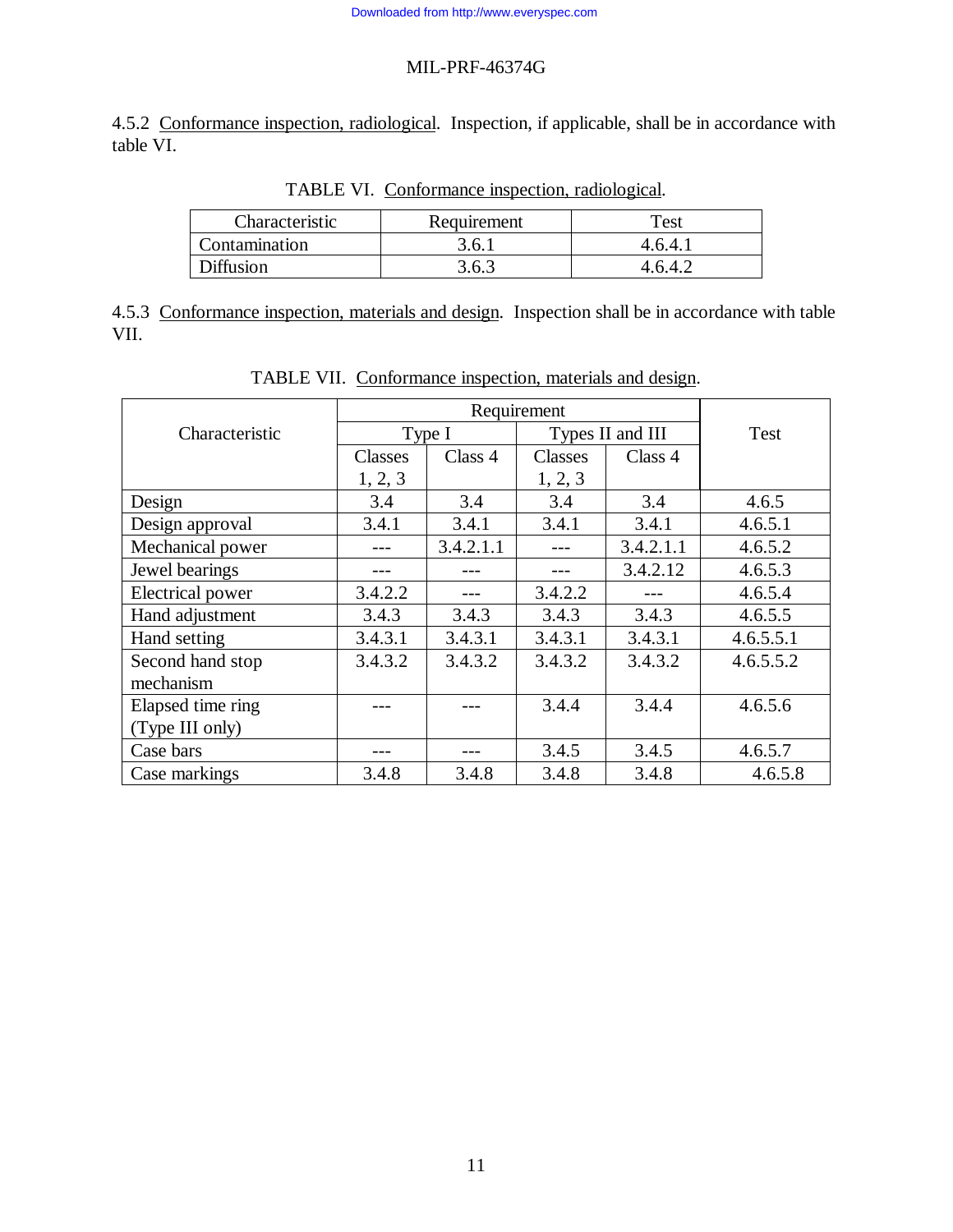4.5.4 Conformance inspection, performance. Inspection shall be in accordance with table VIII.

|                        | Requirement                |         |         |         |            |
|------------------------|----------------------------|---------|---------|---------|------------|
| Characteristic         | Type I<br>Types II and III |         | Test    |         |            |
|                        | Classes                    | Class 4 | Classes | Class 4 |            |
|                        | 1, 2, 3                    |         | 1, 2, 3 |         |            |
| Vibration              | 3.5.1                      | 3.5.1   | 3.5.1   | 3.5.1   | 4.6.5.9    |
| Shock                  | 3.5.2                      | 3.5.2   | 3.5.2   | 3.5.2   | 4.6.5.10   |
| Storage                | 3.5.3                      | 3.5.3   | 3.5.3   | 3.5.3   | 4.6.5.11   |
| Water resistance       | 3.5.4                      | 3.5.4   | 3.5.4   | 3.5.4   | 4.6.5.12   |
| Water leakage          | 3.5.5                      | 3.5.5   | 3.5.5   | 3.5.5   | 4.6.4.2    |
| Synchronization        | 3.5.6                      | 3.5.6   | 3.5.6   | 3.5.6   | 4.6.5.13   |
| Magnetism              | 3.5.7                      | 3.5.7   |         | $---$   | 4.6.5.14.1 |
| Magnetism              |                            |         | 3.5.7   | 3.5.7   | 4.6.5.14.2 |
| Dark viewing           | 3.5.8                      | 3.5.8   | 3.5.8   | 3.5.8   | 4.6.5.15   |
| Isochronism            |                            | 3.5.9.1 |         |         | 4.6.5.16.1 |
| Isochronism            |                            |         |         | 3.5.9.2 | 4.6.5.16.2 |
| Accuracy               | 3.5.10                     | 3.5.10  | 3.5.10  | 3.5.10  | 4.6.5.17   |
| Altitude               |                            |         | 3.5.12  | 3.5.12  | 4.6.5.18   |
| Salt fog               |                            |         | 3.5.13  | 3.5.13  | 4.6.5.19   |
| Human perspiration     |                            |         | 3.5.14  | 3.5.14  | 4.6.5.20   |
| resistance             |                            |         |         |         |            |
| Workmanship            | 3.7                        | 3.7     | 3.7     | 3.7     | 4.6.5.21   |
| Operating instructions | 3.8                        | 3.8     | 3.8     | 3.8     | 4.6.5.22   |

TABLE VIII. Conformance inspection, performance.

4.5.5 Qualification inspection. Inspection shall be in accordance with table IX.

| TABLE IX. Qualification inspection. |
|-------------------------------------|
|                                     |

| Characteristic          | Requirement - Types I, II and III | Test     |
|-------------------------|-----------------------------------|----------|
| Long term contamination | 3.6.2                             | 4.6.5.23 |
| Long term accuracy      | 3.5.11                            | 4.6.5.24 |

4.5.6 Noncompliance. If a sample fails to pass table VI inspection, the contractor shall immediately notify the cognizant Contracting Activity of such failure and take corrective action on the materials or processes, or both, and on all units produced which can be corrected and which are considered subject to the same failure. Acceptance and shipment of the product shall be discontinued until corrective action, acceptable to the Contracting Activity, has been taken. After the corrective action has been taken, table VIII inspections may be reinstituted; however, final acceptance and shipment shall be withheld until the table VI inspection has shown that the corrective action was successful. In the event of failure after reinspection, information concerning the failure shall be furnished to the cognizant inspection and qualifying activities.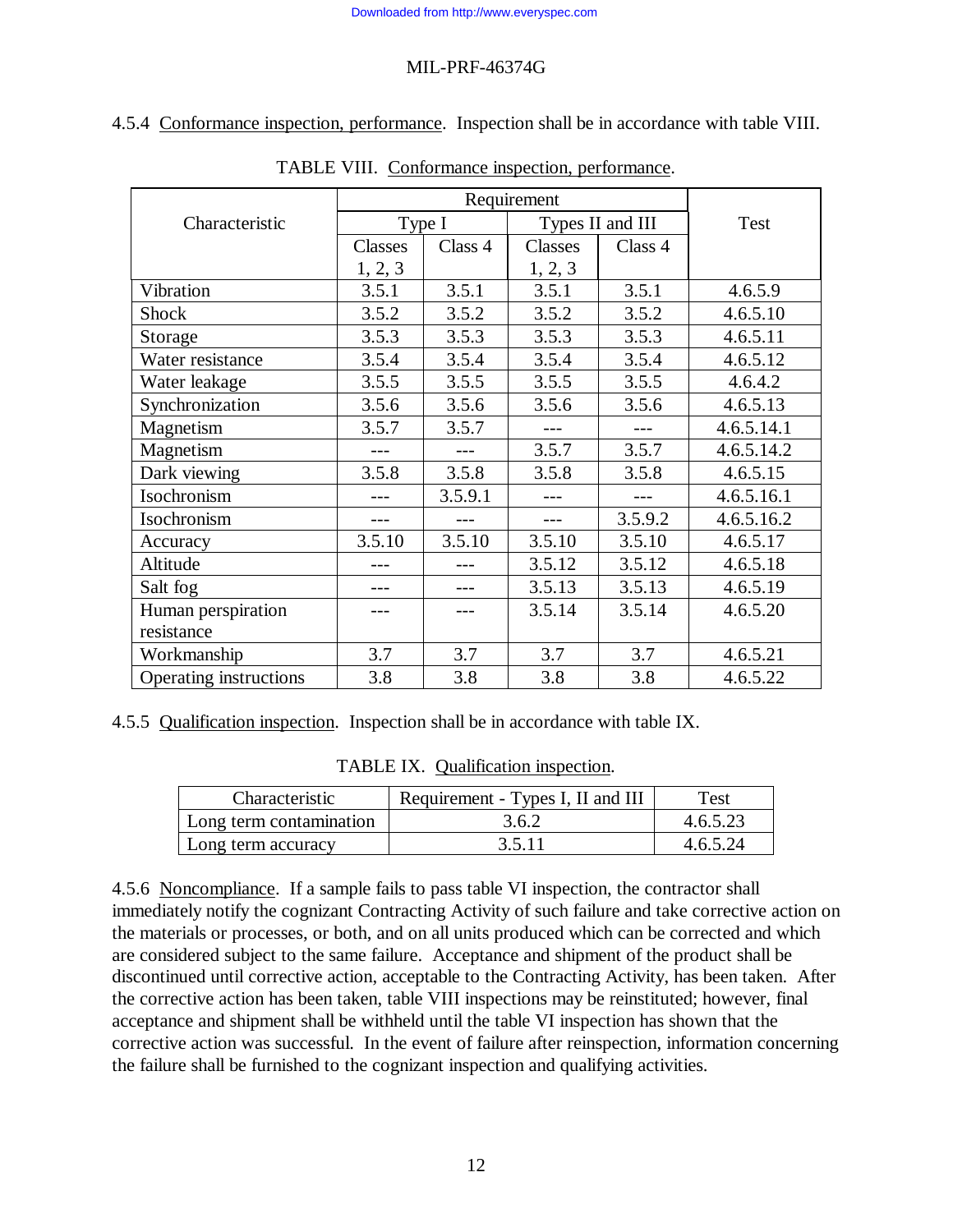# 4.6 Test methods.

4.6.1 Crystals. Crystals shall be examined after assembly to the case and after being subjected to the storage environment of table I to determine compliance with 3.4.6.

4.6.1.1 Crystal strength test. The crystals shall be functionally tested as follows: The case assembly, including crystal, shall be placed flat, crystal up, on a rubber sheet 0.5 mm (0.02 inch) thick, placed on a horizontal, rigid nonresilient, metal surface. A solid steel sphere weighing 15.7  $\pm$  1.4 grams (0.55  $\pm$  0.05 ounces) and 1.6 cm (five-eighths of an inch) in diameter shall then be freely dropped so as to fall 30.5 cm (12 inches) before striking the crystal. Any visible damage to the crystal shall be cause for rejection.

4.6.2 Strap. The strap shall be examined for compliance with 3.4.7.

4.6.3 Case.

4.6.3.1 Battery servicing. The case shall be visually inspected to determine the conformance to 3.4.9.1. A physical test shall be applied where case parts are not capable of being removed to determine conformance to 3.4.9.1. The physical test shall consist of applying a force or prying under normal pressure (equivalent to  $40.5 \pm 4.5$  N (9  $\pm$  1 pounds) direct force) in such a manner that no marking or scarring of the case and case finish shall result.

4.6.3.2 Finish and color. The case shall be visually inspected to determine the conformance to 3.4.9.2.

# 4.6.4 Radiological.

4.6.4.1 Contamination. Completed watches shall be checked for contamination in accordance with 3.6.1. A Metricel GN-6 or equivalent wipe, moistened with deionized or distilled water, shall be used to wipe the watches. All exterior surfaces of the completed watch shall be thoroughly wiped. The wipe shall be placed in the liquid scintillation solution within 1 minute after wiping each watch. The amount of radiological contamination on the wipe shall be determined using a liquid scintillation counting technique. Results indicating removable contamination over the entire watch of more than 100 dpm shall constitute failure of this test.

4.6.4.2 Diffusion and water leakage. Completed watches shall be checked for diffusion in accordance with 3.6.3 and water leakage in accordance with 3.5.5. They shall be submerged in a measured volume of distilled or deionized water, equal to approximately 10 times the volume of the watch, for 24 hours at 23 °C  $\pm$  1 °C (73 °F  $\pm$  3 °F). Watches shall be removed from the water. This is the test procedure for radiological diffusion, and if the radioactive content of the water exceeds 50 nanocuries per 24 hour period, it shall constitute failure of the test. The watches shall also be examined for water leakage, and if there is water in the crystal bowl at the completion of the test, it shall constitute failure of the water resistance test. Failure of watches in either of these tests shall be cause for refusal by the government to continue acceptance of the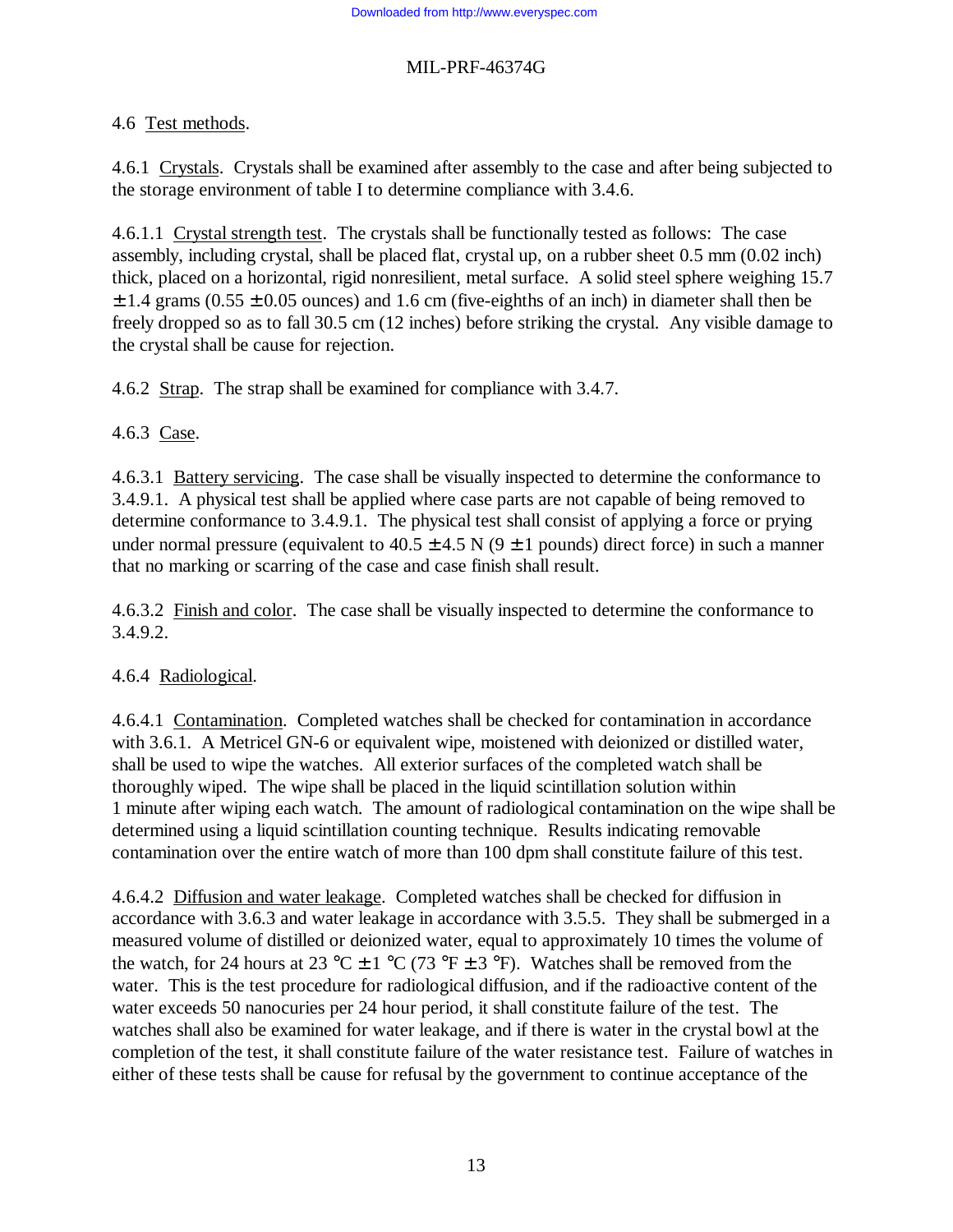production watches until evidence has been provided by the contractor that corrective action has been taken to eliminate the deficiencies.

4.6.5 Design. The watch shall be visually examined for conformance to 3.4.

4.6.5.1 Design approval. Manufacturing data on movement and case design shall be forwarded to the government activity identified in 6.3 (see 3.4.1).

4.6.5.2 Mechanical power. Movement identity, design and construction (stem mount and stem set) shall be determined prior to qualification testing for compliance with 3.4.2.1.1. With the watch fully wound, it shall be examined for continuous running, without rewinding, for the minimum time specified in 3.4.2.1.1.

4.6.5.3 Jewel bearings. One percent of the watches under contract, but not less than three watches, shall be examined to ensure the watches contain the appropriate number of jewels placed at the most critical friction points, and are in compliance with 3.4.2.1.2.

4.6.5.4 Electrical power. Movement identity, design, construction, availability and marking of the power cell shall be determined prior to qualification testing for compliance with 3.4.2.2. The watch shall be tested to ensure that the current drain allows an operating life as specified in 3.4.2.2. The watch shall be measured with a current meter to determine the timekeeping current drain. To allow sufficient latitude in available power, the capacity of the power cell as measured in milliampere-hours (ma hours) shall be derated by 20 percent to obtain the net power capacity of the power cell. The comparison of power drain from the watch to the power capacity of the derated power cell shall be made to ensure that a minimum life of 30 months can be obtained from the power cell. The internal contacts for the cell shall be inspected for conformance with 3.4.2.2.

4.6.5.5 Hand adjustment. A standard type pull gauge with appropriate adapter shall be used to apply the pull specified in 3.4.3. The crown shall not be damaged or separated from the movement when the pull is applied.

4.6.5.5.1 Hand setting. To ensure compliance with the hour and minute "hand" setting of 3.4.3.1, six settings shall be made in 2-hour increments.

4.6.5.5.2 Second hand stop mechanism. To ensure compliance with the second hand stop mechanism of 3.4.3.2, the second hand setting mechanism shall be activated for at least five different settings, to ensure that a precise stop and start action can be obtained without adverse effect on the hands or movement.

4.6.5.6 Elapsed time ring, type III. The elapsed time ring shall be examined for conformance to 3.4.4. The elapsed time ring shall move only when subjected to a torque applied clockwise and counterclockwise of  $180 \pm 40.0$  mNm ( $26 \pm 6$  inch-ounces). With the index at the 3 o'clock position of the dial, a force of  $44.5 \pm 2$  N ( $10 \pm 1/2$  pounds) shall be applied to the lower side of the elapsed time ring without the ring being damaged or separated from the case.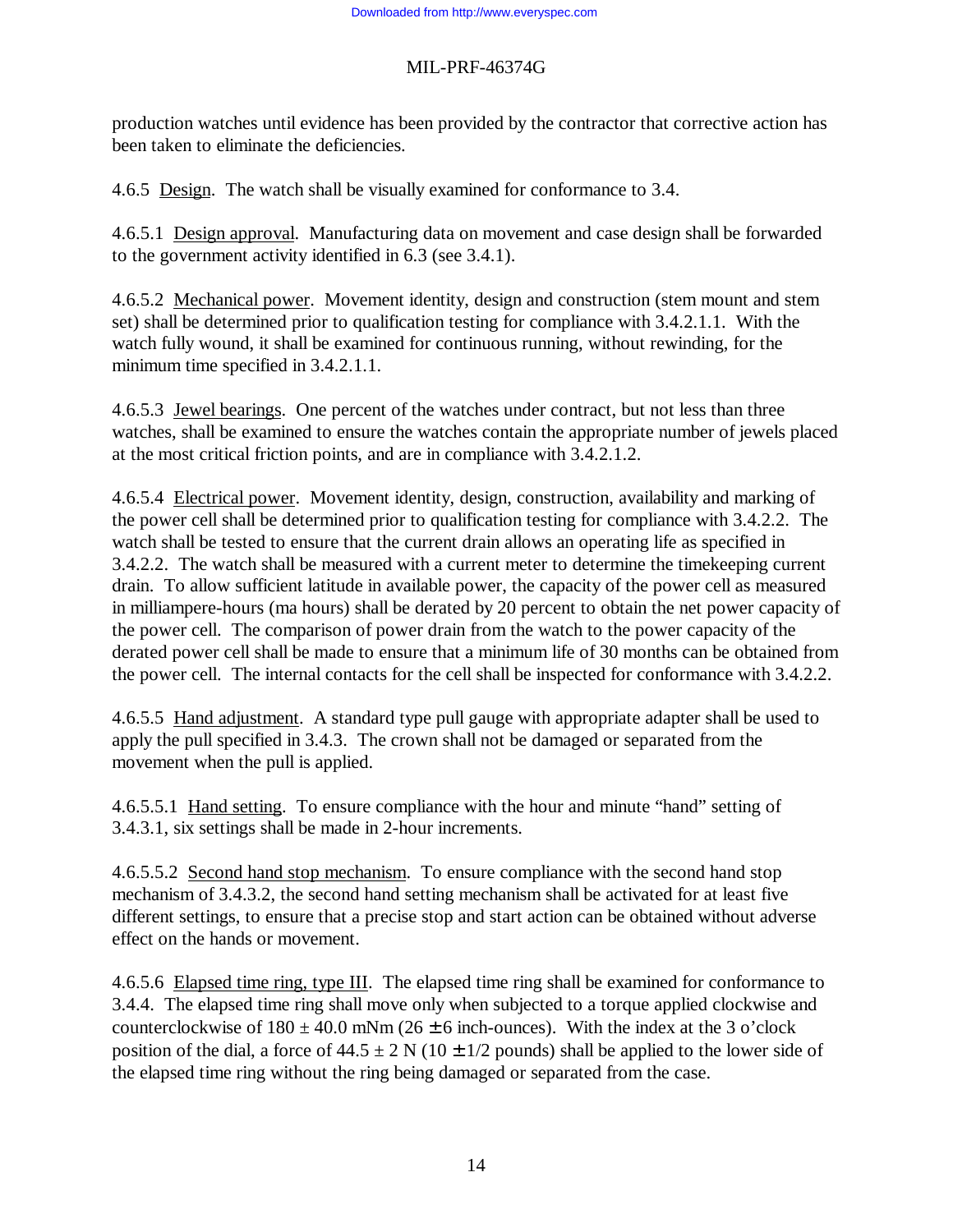4.6.5.7 Case bars, types II and III. Type II and III case bars shall be checked for conformance to 3.4.5. With the watch held in a secured position and the strap held in a position that shall not exert pressure on the buckle or the keeper of the strap, a pulling force of  $67 \pm 2$  N ( $15 \pm 1/2$ ) pounds) shall be applied to each case/spring bar via the strap without the case/spring bar permanently bending, loosening or causing damage to the case/spring bar or case assembly.

4.6.5.8 Case markings. All numbers and lettering shall be visually inspected for correctness, legibility, and application in accordance with 3.4.8. Inspection for permanent marking shall ensure that acceptable processes have been applied, such as: Casting, molding, steel stamp, acid, etching, or engraving.

4.6.5.9 Vibration. The watch shall be vibrated in accordance with 3.5.1.

4.6.5.10 Shock. In compliance with 3.5.2, while running, the watch shall be dropped from a height of 50 cm (19.7 inches), uncontrolled, onto vinyl tile 3 mm (one-eighth of an inch) thick affixed to concrete block. At the conclusion of this test, the watch shall be running and be subjected to a visual and tactile examination in compliance with 3.4.6 for any crystal damage or loose, missing or damaged parts. After passing this examination, the watch shall be subjected to the test in 4.6.5.11.

4.6.5.11 Storage. In compliance with 3.5.3, the watch shall be subjected to storage temperatures for the times and in the order shown in table I. (Unless otherwise specified, the humidity is the ambient humidity.) Temperature changes in the watch may be gradual to avoid thermal shock. All watches shall have the battery in the watch. There shall be no evidence of physical defects, damage on the watch, or imperfections of crystal. After passing this test, the watch shall be subjected to and meet the requirements of 3.5.10. NOTE: The mechanical watches shall not be run during storage tests.

4.6.5.12 Water resistance. The watch shall be examined to determine conformance with 3.5.4. The watch shall be tested by immersing it completely for at least 5 minutes in distilled water containing a wetting agent of approximately 1 percent by weight at room temperature and atmospheric pressure of 1 atmosphere (14.7 pounds per square inch) for 5 minutes. For an additional 5 minutes, the watch shall be immersed under a pressure of 3 atmospheres (44.1 pounds per square inch). The watch interior shall then be inspected for moisture by placing it on a heating element at 40.6 °C  $\pm$  1 °C (105 °F  $\pm$  2 °F) for 5 minutes, then placing several drops of 21 °C  $\pm$  1 °C (70 °F  $\pm$  2 °F) water on the center of the crystal. Any visible condensed water (fogging) on the inside of the crystal constitutes failure of this test.

4.6.5.13 Synchronization. The watch shall be examined to determine conformance with 3.5.6. The setting mechanism shall be activated and readings taken when the minute hand is at 12 and the hour hand is at the 3, 6, 9 and 12 hour respectively, to determine compliance with 3.5.6.

4.6.5.14 Magnetism. A magnetic field shall be generated electrically using standard test equipment capable of developing the magnetic intensity (in Gauss) within the limits specified in 3.5.7. With the watch running, it shall be placed into the energized field in the manner specified in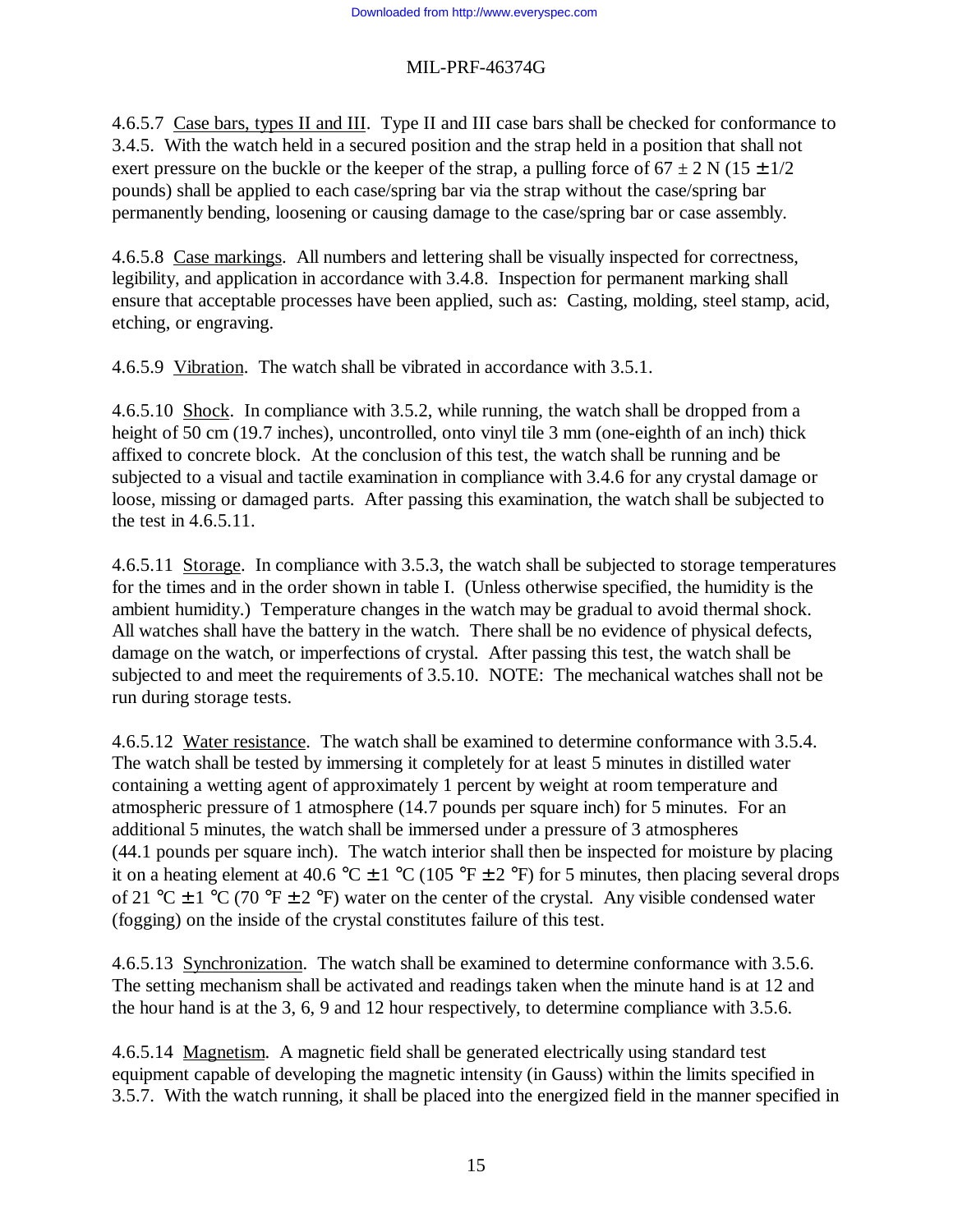4.6.5.14.1 or 4.6.5.14.2 as applicable, with the stem parallel to the direction of the field. Upon completion and removal from the field, the watch shall be rated by a precision type rate recorder to determine compliance with 3.5.7.

4.6.5.14.1 Magnetism - type I. Watches shall be subjected to the field specified in 3.5.7, with the field on for 3 seconds and off for 3 seconds. This cycle shall be repeated 10 times.

4.6.5.14.2 Magnetism - types II and III. Watches shall be subjected to the field specified in 3.5.7, for 10 minutes.

4.6.5.15 Dark viewing. A dark room shall be used to represent total darkness when conducting the visual examination under the conditions and distance specified in 3.5.8 to determine compliance therewith. Watches shall be in the dark room for at least 8 hours prior to conducting examinations. Individual(s) performing the test shall be acclimated to the dark room for a minimum of 20 minutes prior to conducting the test. There shall be no intervention required, for example, by pushing a button, on the part of the individual in order to read the watch. This test shall be performed no sooner than 60 days after assembly of watches.

4.6.5.16 Isochronism (class 4 only). This test shall be conducted concurrently with 4.6.5.17 (see 3.5.9).

4.6.5.16.1 Type I. In the position and at the temperature specified in 3.5.9, the watch shall be fully wound and operated for 4 hours. The watch shall again be fully wound and the rate recorded while fully wound and after 4 hours of operation. The rates shall again be recorded at the 20th and 24th hour. The difference in uniformity of rate between the 4-hour periods shall not exceed 10 seconds.

4.6.5.16.2 Types II and III. This test shall vary from 4.6.5.17 in that the error shall be determined at 6-hour intervals. The difference of error recorded between each 6-hour period shall not exceed 5 seconds.

4.6.5.17 Accuracy. During the conditioning period, the running watches shall be subjected to the test temperatures of table III for at least 4 hours prior to the test. Daily rates shall be recorded for a period of 3 days in each position and the mean daily rate determined therefrom. The watches shall be rejected if the mean daily rate exceeds the requirements of 3.5.10. The mechanical type watches shall be wound at the beginning of each test and each 24 hours thereafter for the duration of the tests (see 4.6.5.16).

4.6.5.18 Altitude - types II and III. Watches shall be subjected to the operating environment specified in 3.5.12.

4.6.5.19 Salt fog - types II and III. Watches shall be subjected to the operating environment specified in 3.5.13. Upon completion of exposure to salt fog, the watches shall be rinsed and allowed to dry for 48 hours prior to examination.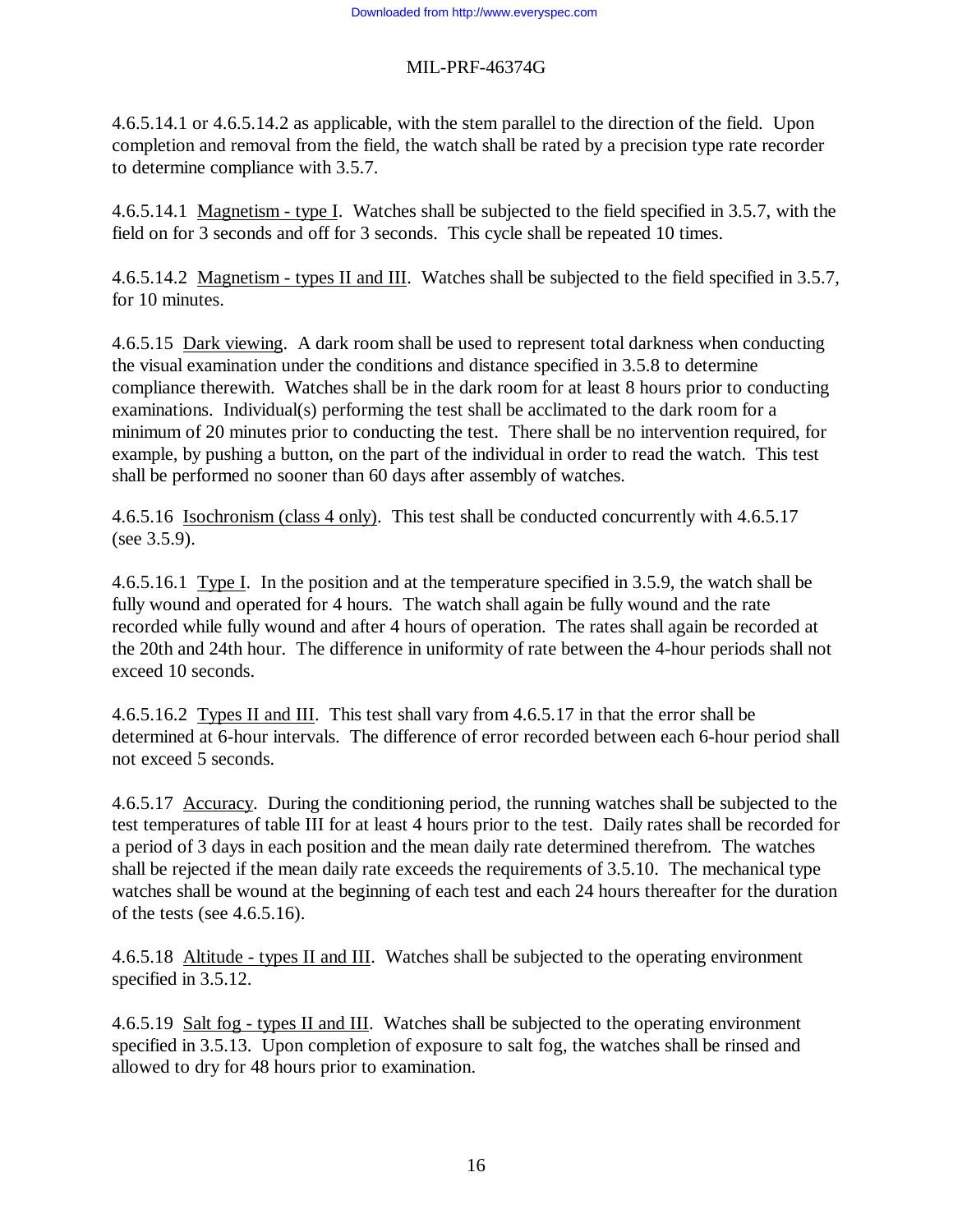4.6.5.20 Human perspiration resistance types II and III. Watches shall be subjected to the operating environment specified in 3.5.14.

4.6.5.21 Workmanship. Watches shall be inspected by visual and tactile means to ensure that watches are continually produced in accordance with 3.7.

4.6.5.22 Operating instructions. The operating instructions shall be examined for conformance to 3.8.

4.6.5.23 Long term contamination (Qualification only). Ten watches, packaged in accordance with 6.2 and held in storage for a period of not less than 90 days, shall be subjected to the test in 4.6.4.1 and shall pass the requirements in 3.6.2.

4.6.5.24 Long term accuracy (Qualification only). This test shall only be conducted on watches submitted in conformance with 4.3 to determine compliance with 3.5.11. Each watch shall have met all other conformance requirements and tests herein prior to being subjected to the long term accuracy test. The test shall be conducted at 24.0 °C  $\pm$  1.7 °C (75 °F  $\pm$  3 °F) for a total running time of 90 days, half of which time shall have been in a dial-up and half in a crown-down position, alternated at 7-day intervals. In consideration of the normal work week of testing personnel, testing need not be continuous. The mean daily rate for any "individual" watch shall meet the accuracy specified in 3.5.11.

# 5. PACKAGING

5.1 Packaging. For acquisition purposes, the packaging requirements shall be as specified in the contract or order (see 6.2). When actual packaging of material is to be performed by DoD personnel, those personnel need to contact the responsible packaging activity to ascertain requisite packaging requirements. Packaging requirements are maintained by the Inventory Control Point's packaging activity within the Military Department or Defense Agency, or within the Military Department's System Command. Packaging data retrieval is available from the managing Military Department's or Defense Agency's automated packaging files, CD-ROM products, or by contacting the responsible packaging activity.

# 6. NOTES

6.1 Intended use. Three types of watches are covered by this specification. Types I and II are general purpose watches intended for use in low or no light situations. Type III watch is intended for use by bomber pilots and navigators in low or no light situations on prolonged flights. The intended use, available maintenance and storage of the watch will determine which type of watch is required.

6.1.1 Military unique. The watch covered by this specification is military unique. It has the unique military requirement of being able to be read after 8 hours in total darkness without any intervention on the part of the user, for example, by the push of a button. No commercial equivalent exists.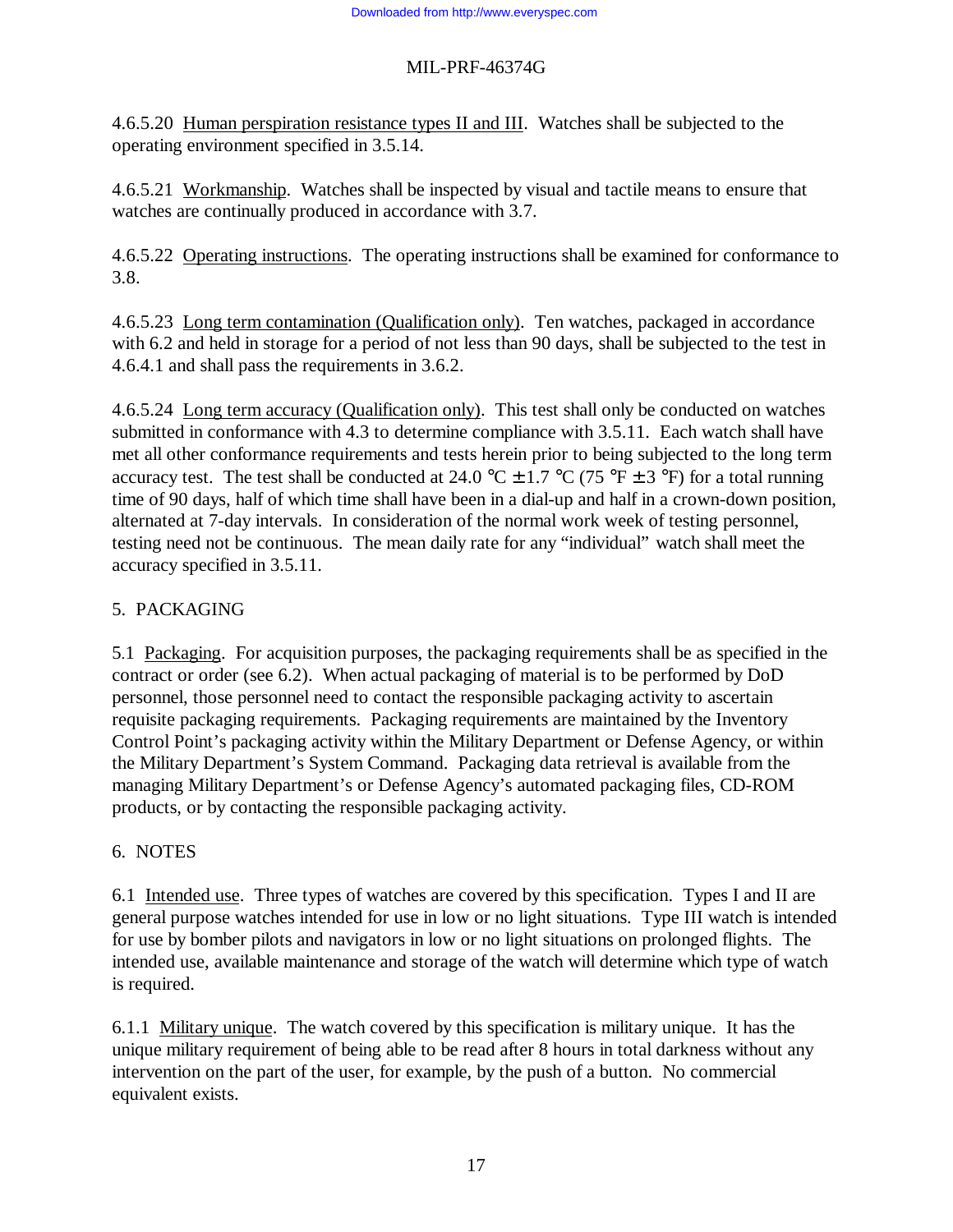6.1.2 Type selection criteria. The following criteria is a guide for watch type selection to match user requirements:

- Type I: Analog, short life (2 years), non-maintainable, antimagnetic, water-resistant
- Type II: Analog, long life (5-10 years), maintainable, antimagnetic, water-resistant, high altitude, corrosion-resistant
- Type III: Analog, long life (5-10 years), maintainable, antimagnetic, water-resistant, high altitude, corrosion-resistant, with elapsed time ring
- 6.2 Acquisition requirements. Acquisition documents should specify the following:
	- a. Title, number, and date of this specification
	- b. Type, class, and color of watch required (see 1.2)
	- c. Unit and quantity required
	- d. Issue of DoDISS to be cited in the solicitation, and if required, the specific issue of individual documents referenced (see 2.2)
	- e. Case finish and color (see 3.4.9.2)
	- f. Packaging requirements (see 5.1)

6.3 Qualification. With respect to products requiring qualification, awards will be made only for such products which, at the time of award of contract, have been tested and approved for inclusion on the applicable qualified products list whether or not such products have actually been so listed by that date. The attention of the suppliers is called to this requirement, and manufacturers are urged to arrange to have the products that they propose to offer to the Federal Government tested for qualification in order that they may be eligible to be awarded contracts or orders for the products covered by this specification. The activity responsible for the qualified products list is the U.S. Army Armament Research, Development and Engineering Center, Attn: AMSTA-AR-QAW (B-12), Picatinny Arsenal, New Jersey 07806-5000. Information pertaining to qualification of products may be obtained from that activity (see 3.1, 4.3.1, and 4.6.5.1).

#### 6.4 Definitions.

a. Accuracy error notation. Where algebraic signs are used to denote the direction of timekeeping accuracy error, the plus (+) sign represents "fast" and the minus (-) sign "slow".

b. Daily rate. Rate in a 24 hour period. The term "daily rate" is used synonymously with the terms "daily error" and "daily accuracy".

c. Mean daily rate. The arithmetic average of individual daily rates (daily errors) with proper regard to algebraic signs in the summation. Unless otherwise specified, the mean daily rate will be based on 3 consecutive days operation.

d. Error. Algebraic time difference in seconds between the watch being tested and the master timepiece.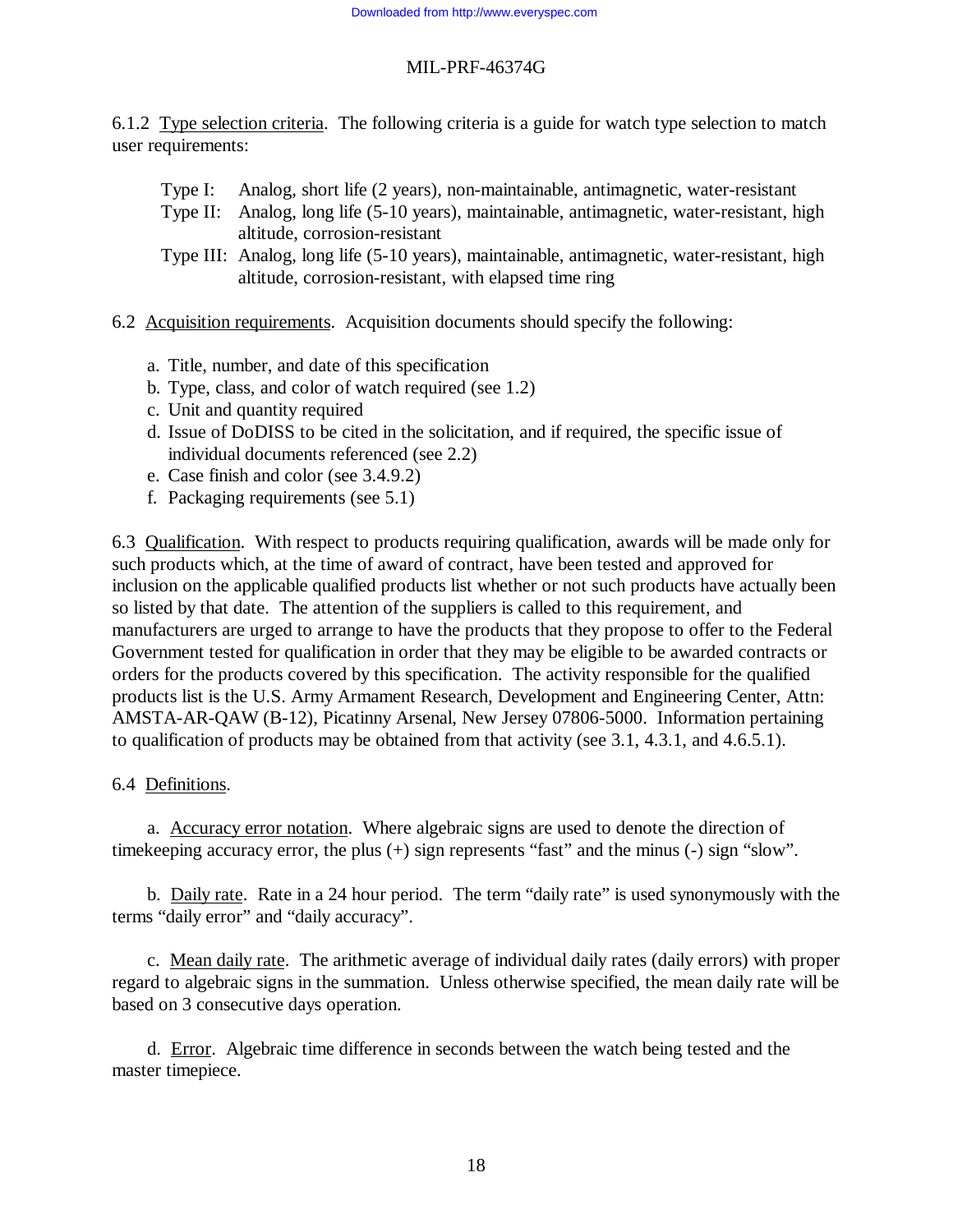6.5 Cross-reference of classification. Table X is a cross-reference of classification changes from MIL-W-46374F to this specification.

| MIL-W-46374F | MIL-PRF-46374G   |  |
|--------------|------------------|--|
| Type 1       | Type II class 4  |  |
| Type 2       | Type I class 4   |  |
| Type 3       | Type I class 1   |  |
| Type 4       | Type I class 2   |  |
| Type 5       | Type I class 3   |  |
| Type 6       | Type III class 1 |  |
| Type 6       | Type III class 2 |  |
| Type 6       | Type III class 3 |  |

| TABLE X. Cross-reference table. |  |
|---------------------------------|--|
|                                 |  |

6.6 Part identification number (PIN). The following part identification numbering procedure is for government purposes and does not constitute a requirement for the contractor. This example describes a part numbering system for specification MIL-PRF-46374G.

# MIL-PRF-46374G -X X XXX

| Type $I -$           | Analog, short life (2 years), non-maintainable,                                                                                               |
|----------------------|-----------------------------------------------------------------------------------------------------------------------------------------------|
|                      | antimagnetic, water-resistant                                                                                                                 |
| $\rm II$ -           | Analog, long life (5-10 years), maintainable,<br>antimagnetic, water-resistant, high altitude,<br>corrosion-resistant                         |
| $III -$              | Analog, long life (5-10 years), maintainable,<br>antimagnetic, water-resistant, high altitude,<br>corrosion-resistant, with elapsed time ring |
| Class $1 -$          | Electrical movement, battery installed                                                                                                        |
| $2 -$                | Electrical movement, battery out of watch but<br>packed with watch                                                                            |
| $3 -$                | Electrical movement, battery not included with<br>watch                                                                                       |
| $4 -$                | Mechanical movement, battery not required                                                                                                     |
| Color M -            | Silvery metallic                                                                                                                              |
| $R -$                | <b>Black</b>                                                                                                                                  |
| Specification number |                                                                                                                                               |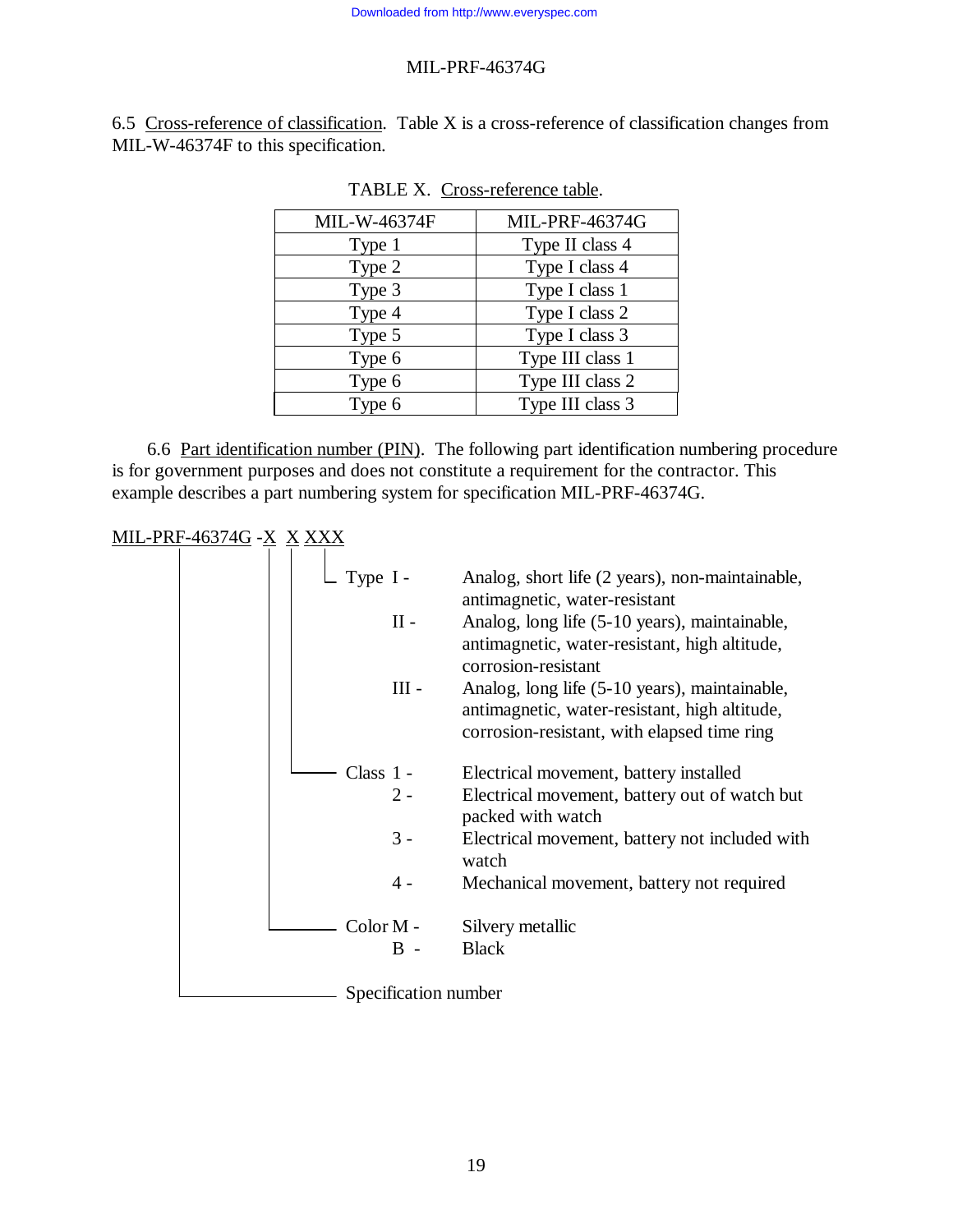6.7 Subject term (key word) listing.

Analog Antimagnetic Water-resistant Quartz

6.8 Changes from previous issue. Marginal notations are not used in this revision to identify changes with respect to the previous issue due to the extent of the changes.

| Custodians:    | Preparing activity: |
|----------------|---------------------|
| Air Force - 82 | DLA - GS            |
| Army - AR      |                     |
| Navy - SH      | (Project 6645-0446) |

Reviewer: Navy - MC